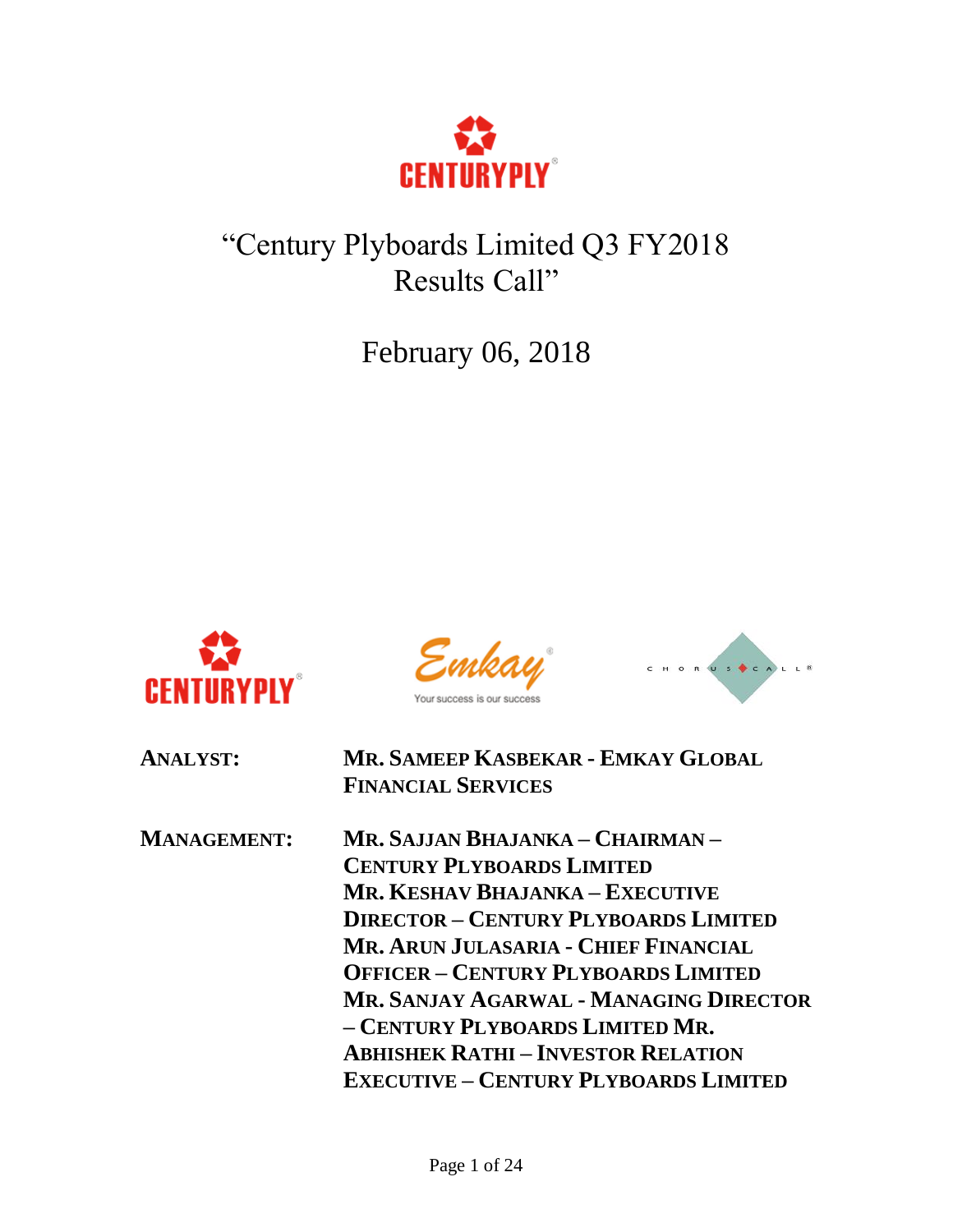

- **Moderator:** Ladies and gentlemen, welcome to the Q3 FY2018 Results Call of Century Plyboards Limited hosted by Emkay Global Financial Services. We have with us today, Mr. Sajjan Bhajanka, Chairman, Mr. Keshav Bhanjanka, Executive Director, and Mr. Arun Julasaria, Chief Financial Officer. As a reminder, all participant lines will be in the listen-only mode and there will be an opportunity for you to ask questions at the end of today's presentation. Should you need assistance, during the conference call, please signal an operator by pressing "\*" then "0" on your touchtone phone. Please note that this conference is being recorded. I would now like to hand the conference over to Mr. Sameep Kasbekar of Emkay Global. Thank you and over to you Sir!
- **Sameep Kasbekar:** Thank you Natasha. Good afternoon everyone. I would like to welcome the management and thank them for giving us this opportunity. I would now handover the call to the management for their opening remarks. Over to you Sir!
- **Sajjan Bhajanka:** Thank you. Good afternoon friends. My colleague, Sanjay Agarwal, MD and CEO, and Keshav, my son and Executive Director and Mr. Julasaria, our CFO of the Company are accompanying me.

Now I would hand over to Mr. Julasaria, CFO to take you through the key financial data for current quarter post, which we are open for question and answers.

**Arun Julasaria**: Good afternoon, ladies and gentlemen. Before I start, I would like to repeat the customary disclaimer that this call is just only to discuss the Company's historical numbers and future outlook. It should be in no way be taken as invitation to invest in the company.

> The financial results along with analytical presentation is already informed through our website and mailed also to most of you. So I will just take you through macro figures.

> At macro level, results are consistent and satisfactory. For the YOY basis, the topline increased from 425 Crores to 510 Crores, posting a growth of 20%. Out of this total growth of 20%, 9% growth came from the existing businesses and balance 11% came from newly commenced MDF unit.

> If you compare quarter-on-quarter that is the Q2 with Q3 the topline increased from 474.5 Crores to 510 Crores with a growth of 7.5% and as you all know that Q3 is a festival quarter and there is no seasonality in our business, but still, sales did grow due to festival season in Q3 so, in the Q3 the growth from the existing businesses was not there. Growth was mainly on account of newly setup MDF unit.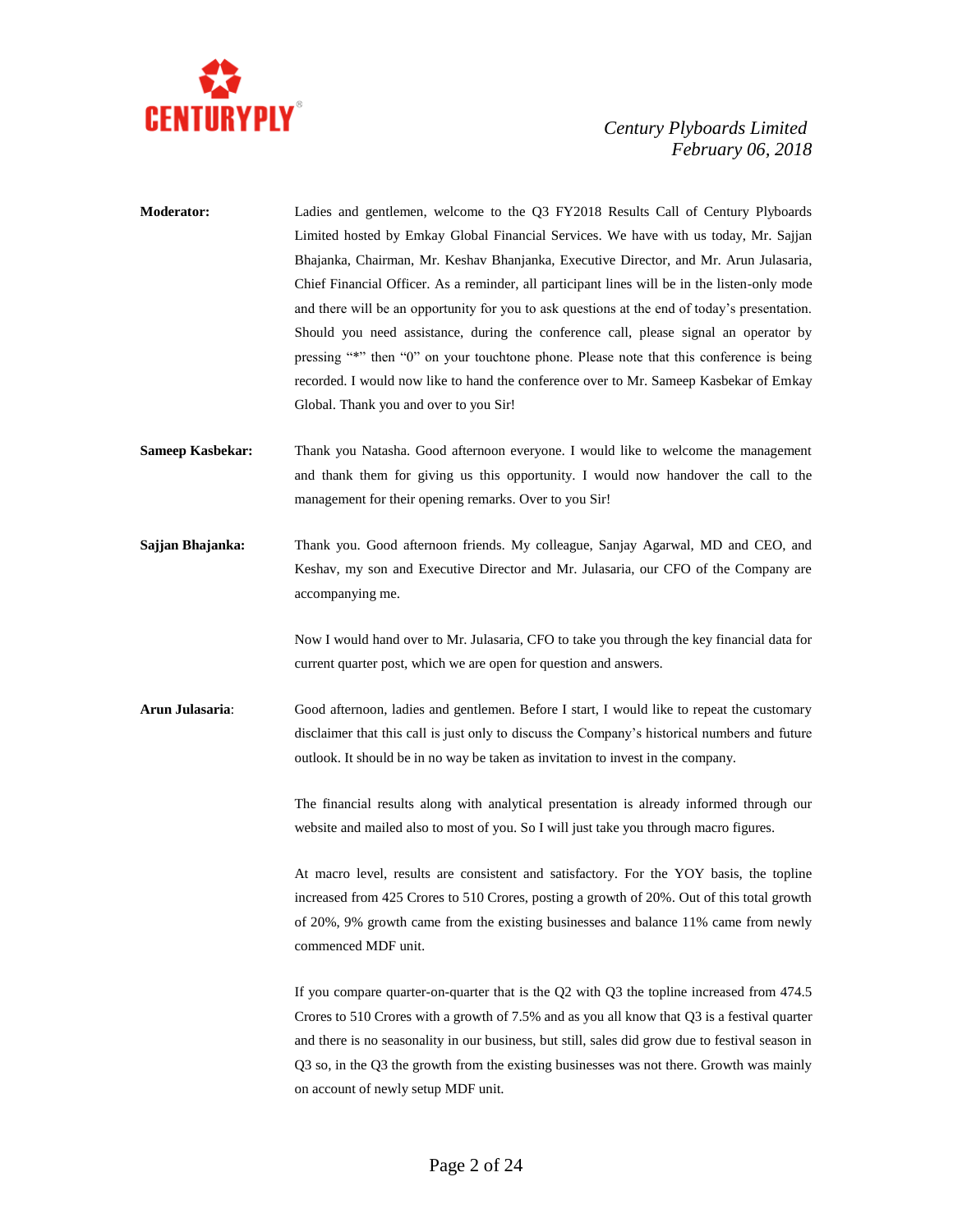

Nine months to nine month basis topline increased from 1294 Crores to 1423 Crores with a growth of 10%, out of this total growth of 10% 6.3% growth came from existing businesses and balance 3.7% came from newly commercialized MDF unit.

Blended EBITDA margins for the quarter are 18% against 15.7% in Q2 as against 16.6% in Q3 last year. So nine months EBITDA is 16% as against 16.8% last year. EBITDA margins for the quarter for plywood are 14.1%, for laminates it is 14.8%, for MDF it is 20%, for particleboard 24%, and for logistic business it is 40%.

EBITDA margin showed MDF improved with increase in capacity utilisation, which for the quarter was nearly 53%. Net profit after tax is Rs.46.6 Crores as against Rs.40.1 Crores in Q2 and against 37.3 Crores in Q3 last year.

For nine months, the net profit is 120.92 Crores as against 129.65 Crores last year. On percentage basis the net profit is 9.1% as against 8.5% in Q2 and 8.8% in Q3 last year. Tax rate 8% of PBT is now paid at 22%, which is at MAT rate. Profitability of plywood segment is lower compared to previous year mainly due to lower profitability in our Assam unit reasons for which will be explained later on.

Profitability for laminated segment is more or less stable rather better compared to last year, but if you compare with Q2 it is lower for the reason explained that Q3 is a weak on an account of sale. CFS segment returns were all above. MDF business commenced production with effect from October 3, and I am happy to announce in the very first quarter we have posted profit in that unit. Capacities are ramping up and expect this higher capacity very soon. On foreign exchange front, we had around US \$47 million and 7 million Euro exposure. The value exposure is around 357 Crores compared to last quarter USD depreciated by 2% and Euro by 1%. The strengthening of rupee helped us to recover all exchange definite loss in the second quarter and now we are ended up with the gain of around 1.44 Crores till December 31, 2017. Now I request you to go ahead with your questions, please.

**Moderator:** Thank you. Ladies and gentlemen, we will now begin the question and answer session. The first question is from the line of Nitin Bhasin from Ambit Capital. Please go ahead.

**Nitin Bhasin:** Good afternoon Sirs. A few questions from me; first one was in the plywood, if you look at the quarter December your volumes grow at 5%, which is very similar to the nine-month volume growth also, so given that GST is about six months, seven months behind and there were a lot of disruptions in the unorganized space, what exactly is happening now and why is the volume growth still at 4%, 5% and given the December was, let us say,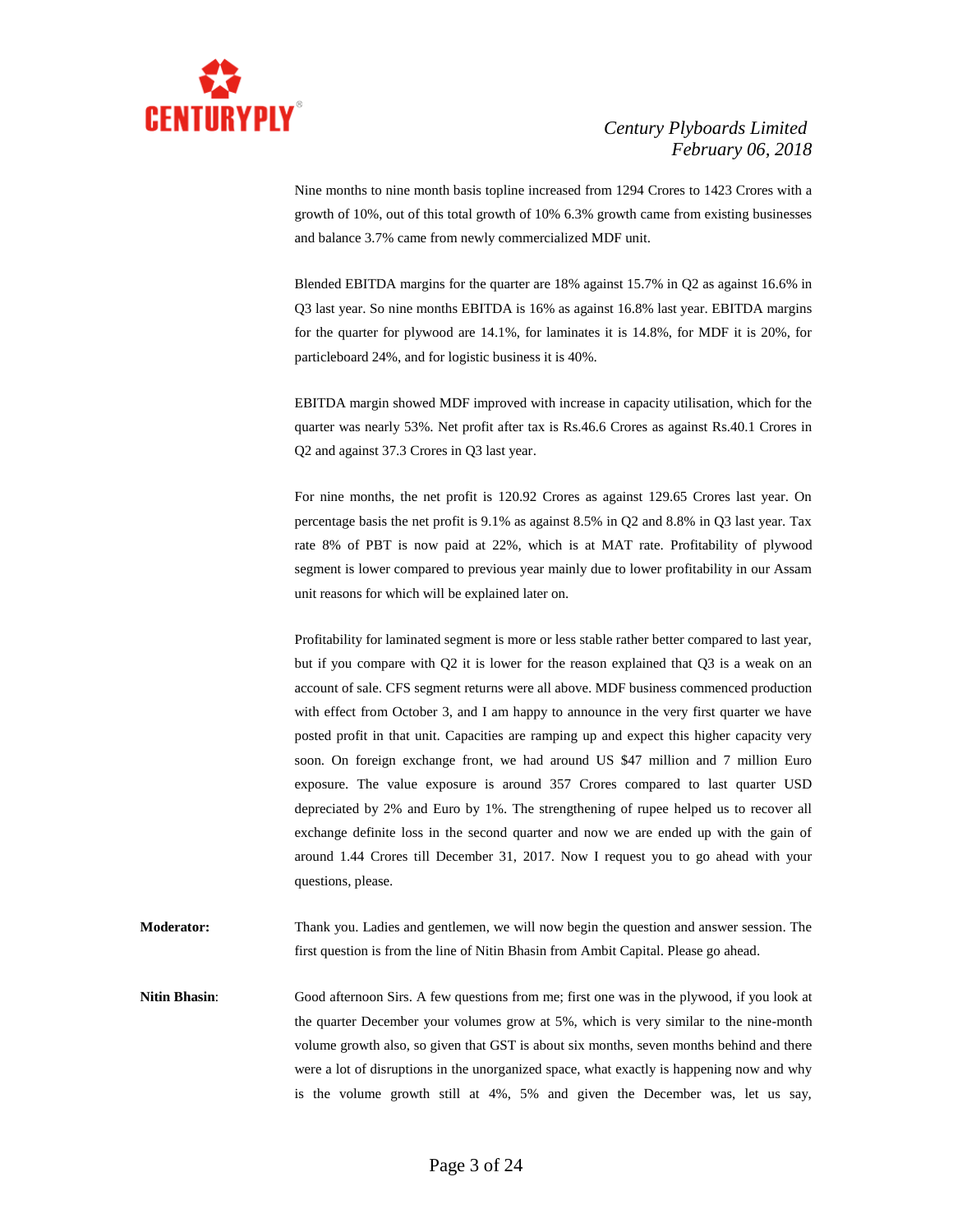

demonetisation base quarter, so growths should have been little better, so what happened Sir here?

- **Sajjan Bhajanka:** Actually like GST was supposed to be triggered for the higher growth, but in real sense it could not attend because it was not a company with the E-way bill and all the borders were dismantled, so if you see for the unorganized sector they are moving material from one state to another very freely. There were no checks, there were no measures so that was happening and another things they put the plywood in 28% bracket and from day one that means from the July 1 there were levers that it will be reviewed, it will be reviewed to 18%, so the channel in the meanwhile that dried up themselves totally. In anticipation that the rate will come down from 28% to 18% and finally it happened, but it was notified on November 15, 2017 only, so whatever the good impact of GST, we have received that is also partly we have received and that is with affect from November 15, 2017, not prior to that, one-andhalf was once passed before that and now again E-way bill they were supposed to implemented from February 1, 2018 that as you all know that there was a total collapse so now I think it will take some more time.
- **Nitin Bhasin:** So, basically then that means for the whole year FY2018, a 4%, 5%, 6% volume growth for the old ply business should be the norm in the fourth quarter also?

**Sajjan Bhajanka:** Yes, because E-way bill yet to be effective, so I think this year it will pass like this only.

- **Keshav Bhajanka:** Nitin, just to add to that, last year the demonetisation quarter was actually one of our best quarters During the time period the equity in the unorganized sector had reduced considerably, as such the primary beneficiaries were the organised players. It was a good quarter for us and we have grown on top of that and I am sure as and when the E-way bill is fully implemented, we will see the benefits. Having said that even Q4 should see slightly higher growth because the GST rate has reduced from 28% to 18% so we will definitely get the benefit of the same.
- **Nitin Bhasin:** Just remaining on this, is there any change in the split of plywood sold between Sainik and the higher goods because your realization has come at about 9% higher Y-O-Y and Q-on-Q is there any change in the mix of the ply sold?
- **Arun Julasaria**: Yes, the Sainik volume was down and plywood volume was up.
- **Nitin Bhasin:** Sir how much is Sainik today as a share and how much is it down in volumes?
- **Arun Julasaria**: I will just tell you. Give me a minute; meanwhile you go ahead with your questions.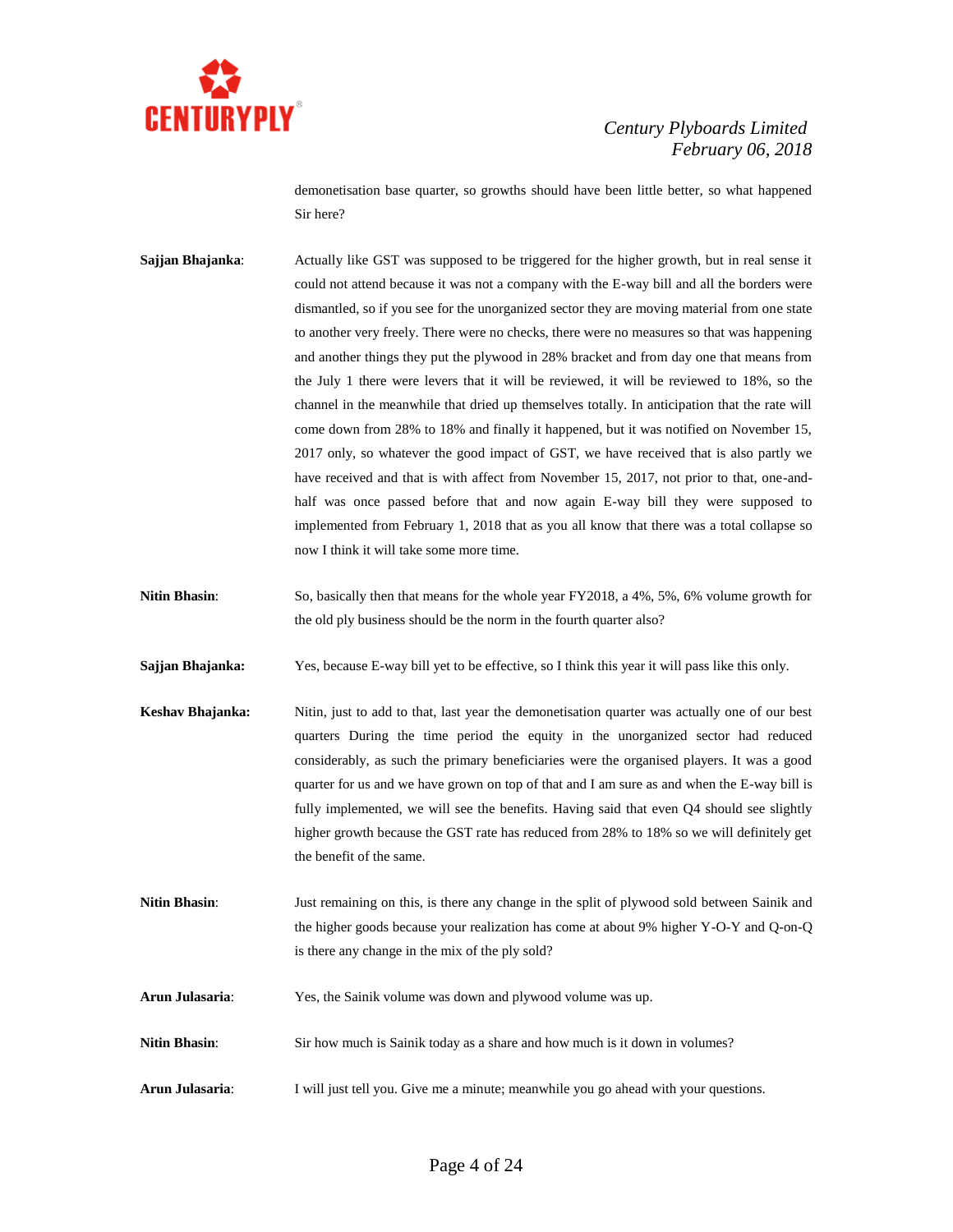

- **Nitin Bhasin**: Sir, my another question would be the commercial veneer because commercial veneer is sold by you in the market to the other plywood manufacturers, if you look at it on a Y-O-Y basis your commercial veneer volumes are up 20% and even on Q-on-Q basis so is it that the other market outside X Century is doing relatively higher growth who are these people who are buying this commercial veneer and why such a big growth?
- **Sajjan Bhajanka:** Commercial veneer actually again we are that to importing timber and now we have shifted from Gurjan to say varieties from Solomon Island so we are importing, we are filling at all other plants and some veneer we are importing from Myanmar is Laos also, so Laos it has stopped, but until November we imported, so the imported timber converted into veneer in India then veneer import from Myanmar and partly from Laos. These all contributed to this and whatever we are dealing it is the costlier veneer and wherein now in market the maximum veneer is coming from Gabon and that the price is almost half of the Gurjan or Pencil Cedar.
- **Nitin Bhasin:** Just remaining on that Sir, my question was who are these people who are buying this veneer from you and are these players growing much faster than your total overall plywood sales?
- **Sajjan Bhajanka:** You know, the veneers meaning all the plywoods manufacturers they need veneer. They need fresh veneer and like Century while from the inception market leader in fresh veneer. When we are importing timber, Century was the leader in all our four factories, we were importing timber and producing veneer and now also whatever like the market linkage are there, still we are preferred supplier of veneer, but there is no synergy between like we are selling veneer or somebody is buying it is always somebody may increase production because unorganized last few months were good for them because of there were no barriers, there were no checks and measures so although they were very apprehensive this GST will put them in problem but far it has not happened.

**Nitin Bhasin**: Sir, my last question any price increase that you have taken in the last one or two months?

**Sajjan Bhajanka:** No, in veneer we have not increased so far and we will take because you know GST was introduced so on laminates from the inception, they have put 18% bracket and we have to pass on the entire benefit to the markets.

**Nitin Bhasin:** So that entire 9% average increase in plywood price is a function of mix change and no price increase?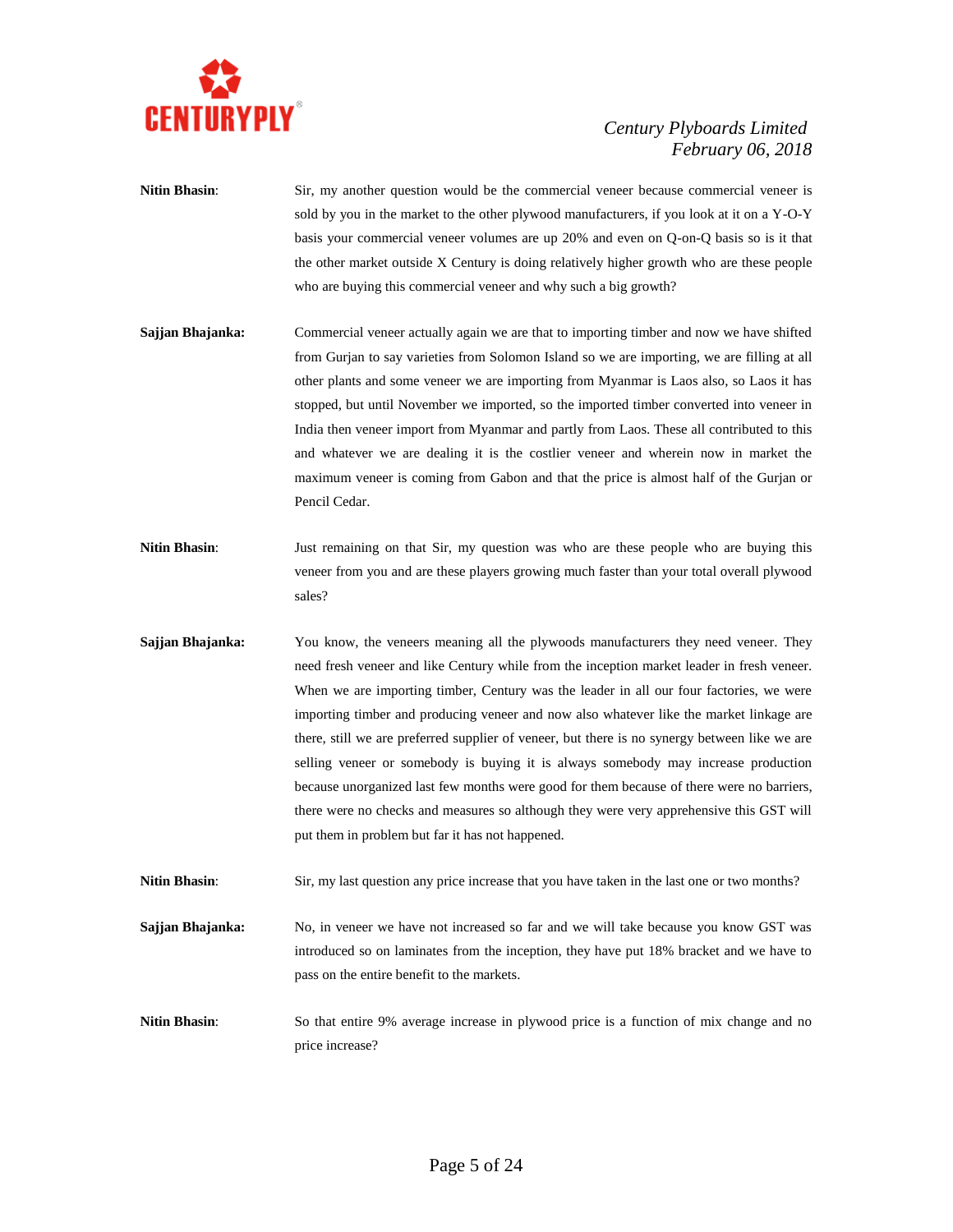

**Sajjan Bhajanka:** No price increase because the price on plywood also it is being reduced in November only and that time also we have to pass on the entire benefit to the market because antiprofiteering clause was operative and government was quite vigilant on that, but now as sufficient time has passed and even the power price, the labour price and even the raw material price is constantly increasing so now we will take some price increase. **Nitin Bhasin:** So that if Arun Ji could give us that breakup Y-O-Y and Q-O-Q volumes have remained stagnant? **Arun Julasaria**: Yes, Nitin this Sainik volume Y-O-Y were down by 14% and Q-on-Q it was down by 29%. Nitin Bhasin: 29% and so what is the share today of Sainik today? **Arun Julasaria**: You want on 21%? **Nitin Bhasin**: Sir, 21%. **Arun Julasaria**: Yes. **Nitin Bhasin:** So basically out of 50000 tonnes or 50000 CBM, 10000 CBM will be? **Arun Julasaria**: 10000, yes. **Nitin Bhasin**: Okay Sir. Thanks a lot. I will come back for one or two questions later. Thank you. **Moderator**: Thank you. The next question is from the line of Sneha Talreja from Edelweiss Broking Limited. Please go ahead. **Sneha Talreja:** Thanks a lot for taking my questions. It was more pertaining to the laminate segment. We have seen the growth actually coming down, so we have reported 12% growth in the laminate segment can you give us breakup what would be the growth in the domestic as it as export markets separately? **Keshav Bhajanka:** I think year-on-year domestic and export more or less have grown along the similar lines. The growth was less during last quarter because we commissioned on a very higher based to begin with, Q3 for us last year was a very good quarter and Q2 since the change had become 18%, a lot of people had increased sales and may be had stocked up in material so going forward they are looking forward to 15% to 20% volume growth in Q4 itself. **Sneha Talreja**: And what about pricing has there been any price increase, which has been taken by you?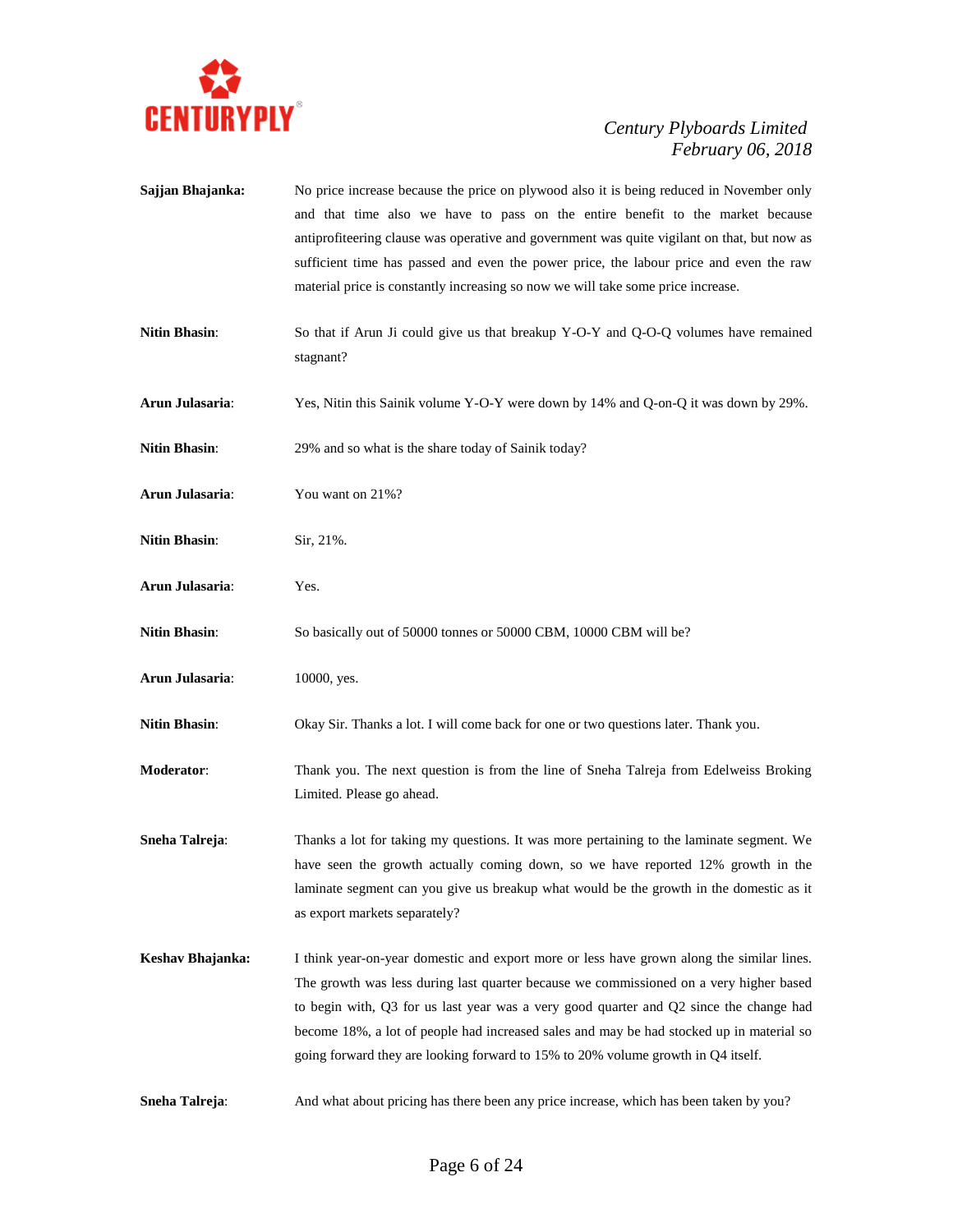

- **Keshav Bhajanka:** Last quarter there was an increase in raw material cost, which we did not pass on to the market, but this quarter we have already passed on a price increase to the market on February 1, 2018 and this is close to about 3% that is the only price increase that we have planned as of now.
- **Sneha Talreja:** That is the purely passing on the raw material cost?

**Keshav Bhajanka:** Yes, exactly.

- **Sneha Talreja:** Sir, secondly on the commercial veneer segment, if I look at your realization they have been pretty volatile since the beginning, but we have seen a kind of 35% drop in the realization any particular reason? You have explained the reason for the increase in volumes for the same?
- **Sajjan Bhajanka:** Actually earlier mostly it used to be Gurjan veneer, which used to be very costly and now because the Gurjan timber we used to import at \$600 plus and now this PQ timber from Solomon Islands we are importing at \$350, so similarly the price of the end product is also low so even if the volume is higher the realization is low, so mostly we are marketing is PQ veneer and Pencil Cedar.
- **Sneha Talreja:** Sir in that way we should even see some kind of expansion in plywood segments margin because the raw material cost is also reducing?
- **Sajjan Bhajanka:** Yes, we are able to maintain our profitability at this level, so in spite of increase in the glue cost, labour cost, power cost that is mainly on an account of the reduction in the cost of veneer.
- **Sneha Talreja:** Sir, one last question from my end was could you explain the current scenario in the plywood segment? How is it panning out versus the unorganized segment? Are we seeing some kind of shift, which is happening or still because even the unorganized segment continue to dominate because there are no checkposts and all available?
- **Sajjan Bhajanka:** So far it is more or less the similar features, which used to prevail earlier not much impact, but only thing the 18% duty that has helped us because then the gap between unorganized and organized it has substantially reduced and now like in 18% we get almost 9% input credit whereas the unorganized sector they do resort to understand removal, so they lose 7% to 8% input credit because on glue and on vinyl that to pay GST, which they are not able to recover. So the effective gap, which used to be around 25% plus earlier now, it has reduced to say 7% to 8%. So that is helping us and because there to increase price our price we are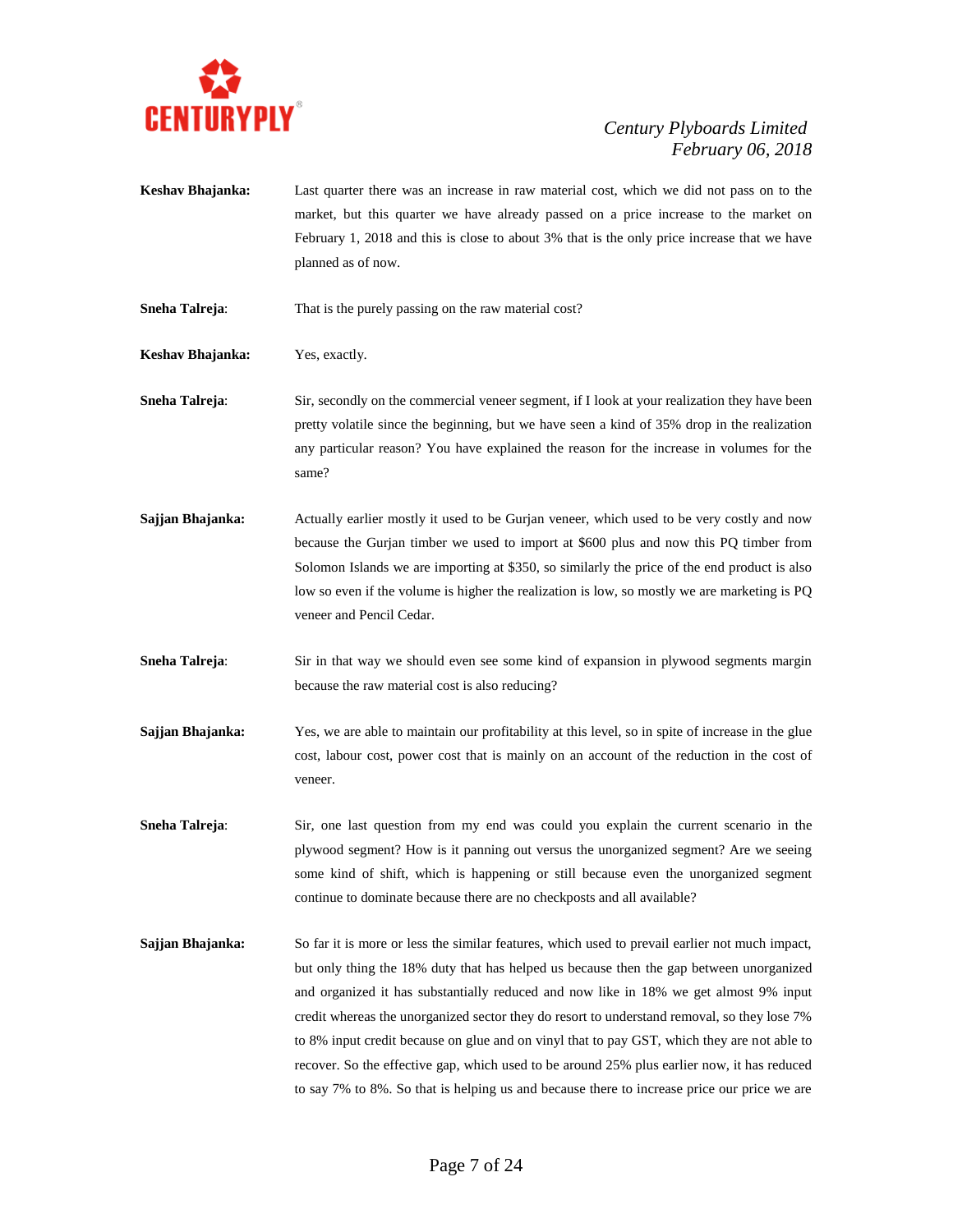

maintaining as the same rate and another 10% when we pass to the market, so our price decreased whereas they could not decrease their price, so unorganized price is remaining. So earlier there was around 35% to 40% gap between us and unorganized. Now it has reduced to say 20% to 25%. So people prefer to buy branded products buy Century product with a lower difference.

- **Sneha Talreja:** Sir in that case why did our Sainik volume decline because that is a second, which is competing the most with the unorganized segment?
- **Sajjan Bhajanka:** Now one thing that the time the products has become cheapest, so I think one reason is that and now we are concentrating more on our own practice, so usually we manufacture the first prime, but maybe I will just ask, Mr. Julasaria if he has any explanation.
- **Arun Julasaria:** Sainik price did not go down anywhere and the price of the Prime has gone down.
- **Sneha Talreja:** Sir what may be the reason for the pricing of Sainik going down raw material would still decline even for Sainik?
- **Arun Julasaria:** No because Sainik is mostly procured.
- **Sajjan Bhajanka**: Sainik is outsourced. The price of the unorganized it is not reduced and like our Prime we have straightaway passed on 10% benefit from 28% to 18%, so the Prime product is reduced by 10%. I think in the same material.
- **Sanjay Agarwal:** Because we sourcing the Sainik from outside and we were paying full duty from initially, means actually they were coming from the unorganized people, so the cost has not really gone down from organized people at all.
- **Sneha Talreja:** Got that Sir. Sir one last question if I may be allowed MDF segment. Sir basically just wanted to know the initial phase has been more of channel filling and all in the MDF segment how has been the response for MDF, which are the markets that we are targeting because we have a plan in the North if you could just give us the initial feedback on MDF segment?
- **Sanjay Agarwal:** Please repeat the question?
- **Sneha Talreja**: Sir just wanted to know this has been the first quarter MDF operations so just wanted to know your feedback from the market, which are the markets that we are targeting since the plant has come up in the North and how has been the channel feedback and if at all you could give some kind of dealer network that we have added in the MDF segment?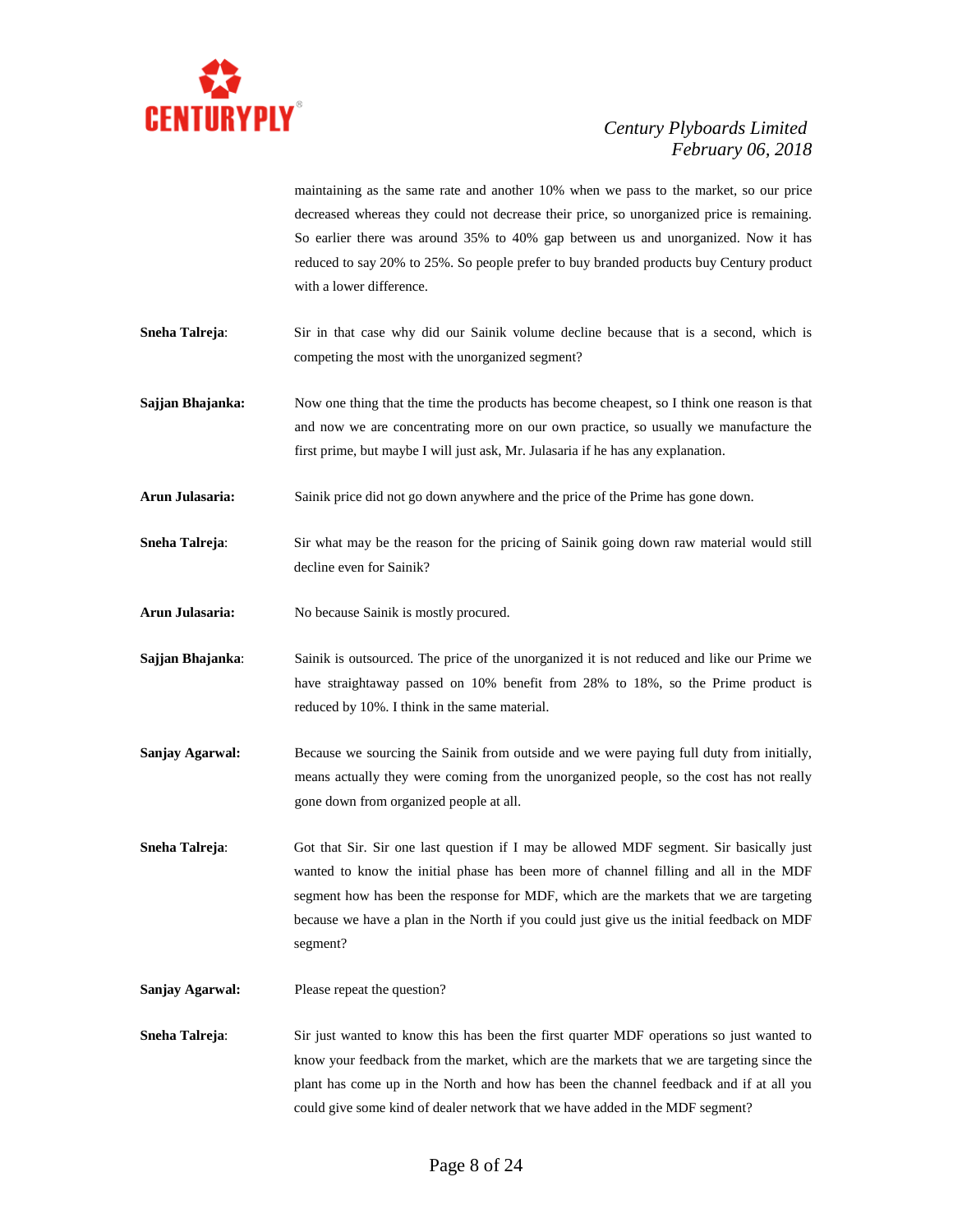

**Sanjay Agarwal** Practically we have achieved as far as the dealer segment development is concerned, I think we have crossed more than 60% to 65% of the dealer segment we made and the sale in the month of December you will see we have reached 10000 cubic meters, so that itself also says that markets has received us very well and the quality also is absolutely acceptable apart from some small, small things here and there, yes that kind of small complaints are always there. As far as this 10000 cubic meter now people ask me that how come you could sell 10000 cubic meters in a particular month whereas the production has really gone up from about 1100 to say 1700 to 1800 cubic meter in the north. Some off we have taken up some share from others, but mostly the market is really growing. So our competitors have not gown down too much, but we have really grown and in this we are selling about 70%, but we are into north and 30% material goes into west, south and east.

**Sajjan Bhajanka:** I will give you a broader picture. Now China their MDF production is 14 million tonnes and in India now the combined production of all the manufacturer is 1 million tonnes per annum, so there is lot of gap and the limitation in market is the supply, so until say seven to eight years back only 200 cubic meters per day was the indigenous capacity. Around eight years back Green and Bajaj Hindustan they all started. At that time around 12000-capacity was introduced and within a year entire capacity was consumed and still India was importing MDF may be in the incremental order of 50% per annum year-to-year basis. So that was the situation. Now I am sure that in another five years, we shall be selling minimum 5 million tonnes in India five times of the present production. So that way this is a very dynamic market and it is very versatile product and it is yet to be introduced into the general furniture, household furniture, but now carpenters have started using it, so another question could be it would be a challenge to plywood, but actually if you go by China's example this will not happen because China's total panel production is 120 million cubic meters, so still plywood is maintaining the dominating role. Plywood production in China is 60 million cubic meters, MDF is 40 million cubic meters and particle board is 20 million cubic meters, but the all along plywood kept growing although from zero MDF and particleboard they have occupied 50% of presence there, but all along plywood was growing. So in India also we expect plywood will keep growing because per capita panel consumption in India is very, very less in comparison to European countries and in comparison to developed countries. It is hardly 2 square meters per person in India whereas in Europe and other countries it is 50 to 60 square meters. So now with the development of housing and other things as a whole this will grow.

**Sneha Talreja**: Thanks a lot Sir and all the best.

**Moderator:** Thank you. We have the question from the line of Gaurang Ved from Ved Capital Advisors. Please go ahead.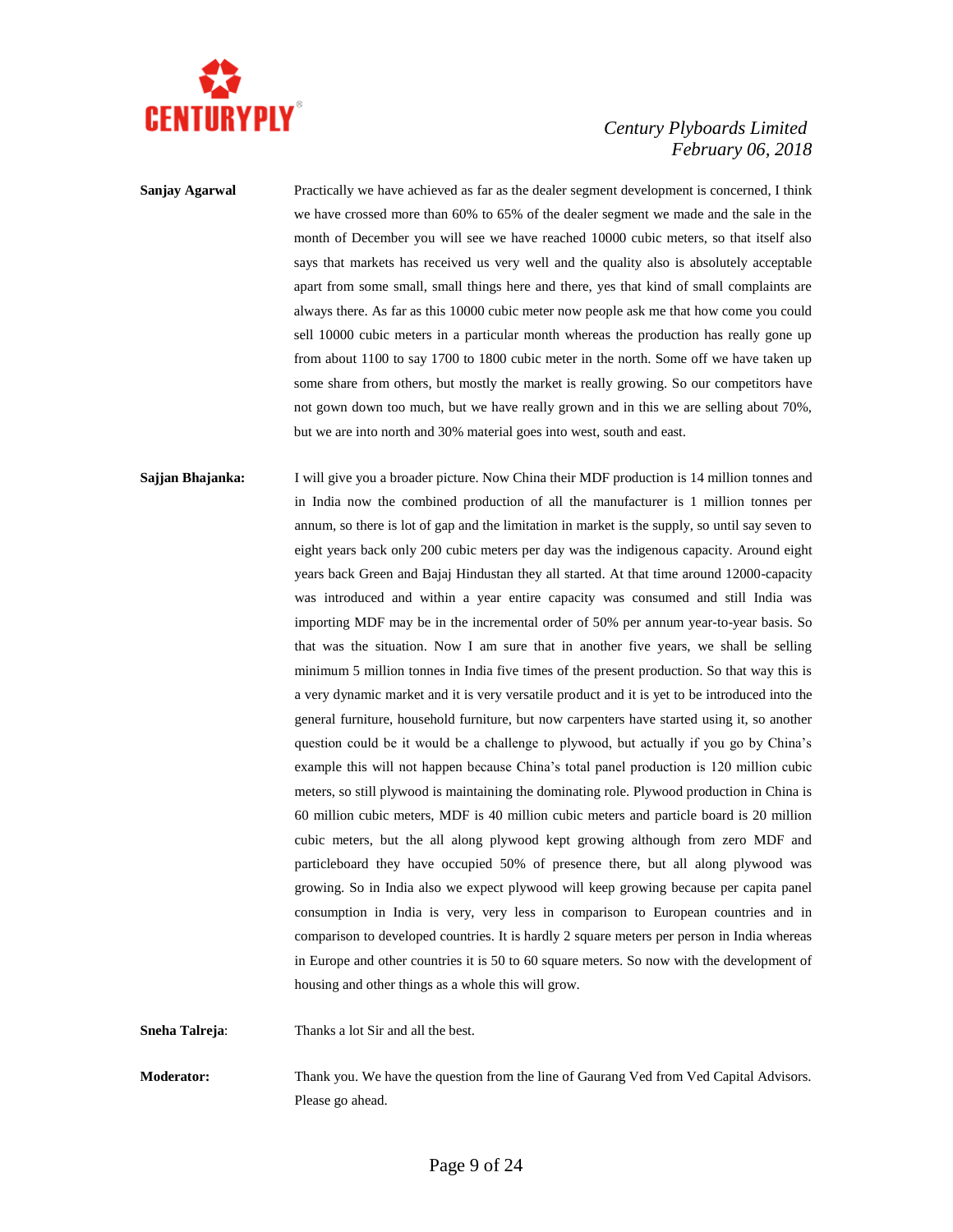

- **Gaurang Ved:** Thank you for the opportunity. Sir what we understand from publicly available number is our Indian Plywood Industry revenue is around Rs.18000 Crores with share of organized player of around 25% and the rest 75% is unorganized, so Sir can you please tell us what have been the overall industry growth rate in the last three years and what will be the overall plywood industry size in the next three to five years and where do you see the share of organized players in the next three to five years?
- **Sajjan Bhajanka:** Plywood is growing from the last so many years at a rate of 15% plus, but now in future with the introduction of MDF and particleboard and many units are being set in this sector, so I think now onwards MDF and particleboard they will have a very robust growth maybe 20% to 25% and that will have some impact on plywood growth, so plywood may not be in the position to maintain 15% plus growth, but I am sure there would be growth between 5% to 10% on plywood.
- Gaurang Ved: What will be share of Sir organized and unorganized pie can you please comment over a medium term?
- **Sajjan Bhajanka:** Organized will grow because now almost level playing field is there and with the introduction of E-Way Bill and all the likelihood from April 1, 2018 it would be a reality, so like that artificial pricing difference will be almost over and with that at the cost of unorganized, organize will grow.
- **Gaurang Ved:** Perfect Sir. Sir my question pertains to our MDF plant, so what utilizations do you see for the next year for FY2019 and what will be the approximate realization you are assuming?
- **Sajjan Bhajanka:** Next year we shall operate at 80% plus.
- Gaurang Ved: With what realization Sir?

**Sajjan Bhajanka:** Now presently, Sanjay would you like to comment?

**Sanjay Agarwal:** Our realization in different zones is actually it ranges from about 2300 per cubic meters to somewhere maybe I think 19000 or 18500 per cubic meters depending on different, different regions.

**Sajjan Bhajanka:** This is expected realization.

**Sanjay Agarwal:** This realization or quarter realization is after paying all the taxes and everything. This is our realization presently and in the month of December we have sold 10000 cubic meters and our capacity at 600 cubic meters tells you that our capacity is about 17000 cubic meters per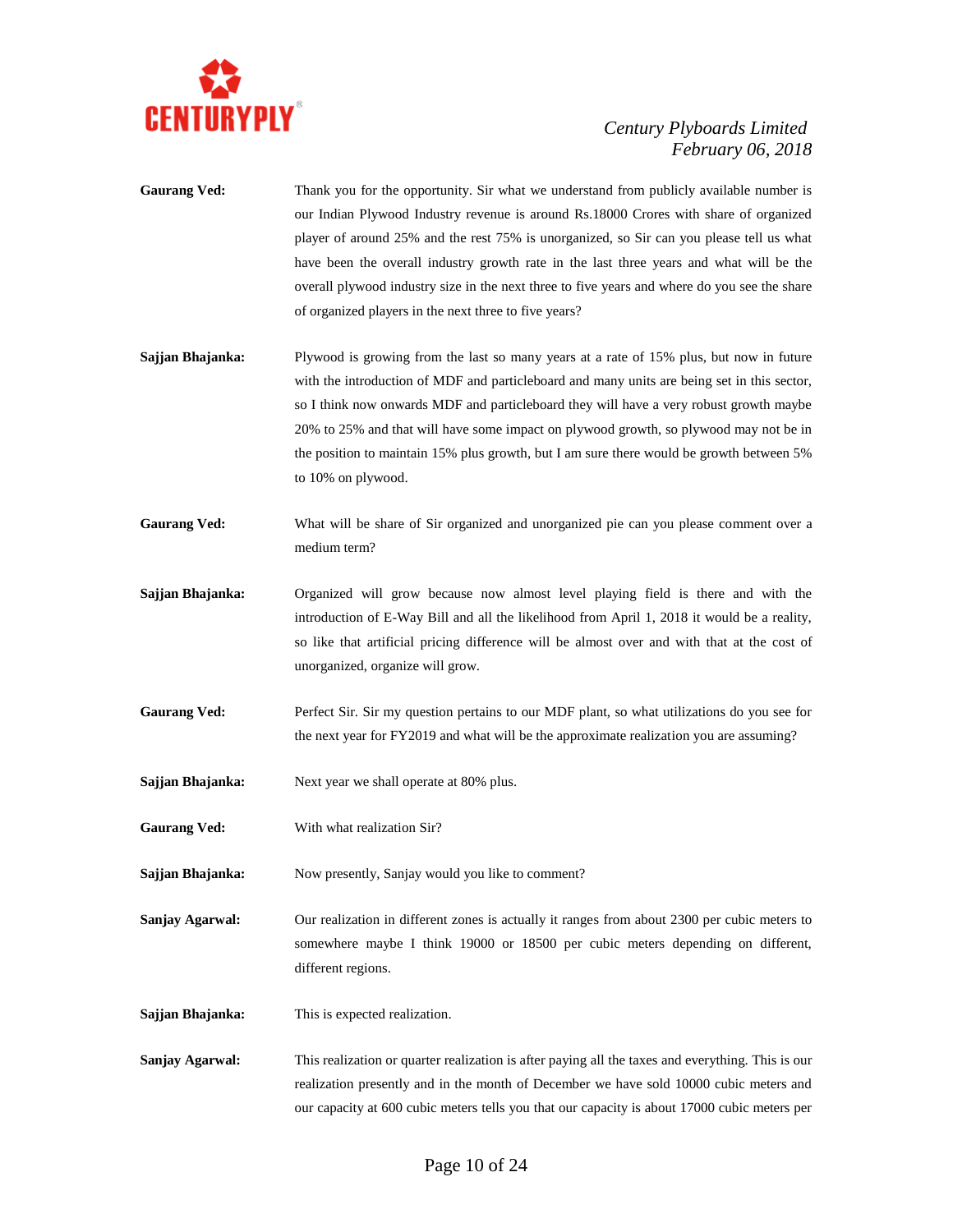

month. This month itself I think we will cross about 70% of our capacity utilization or 67% certainly. So in the next year I believe that we should be on an average of 80% plus capacity utilization.

Gaurang Ved: What EBITDA margins should we assume Sir for the next year?

**Sajjan Bhajanka:** Arun Ji, I think you will be a more appropriate person to reply to this.

- **Arun Julasaria:** In fact right now for this quarter, we operated at around 53% capacity utilization and our EBITDA margins were 21%, so when the capacity will ramp up further EBITDA margins will improve. We can say with every 10% increase in capacity utilization the EBITDA margins should improve by around 2%, so once we reach 90% EBITDA margins should be near to about 28% to 29% and again that will depend on average realizations, which for the quarter was around Rs.20640. Till now we have shown what we could feel so, but once we push up the whole product in the market there may be price competition, so EBITDA margins will then depend upon that.
- Gaurang Ved: Thanks Sir. Sir just to build on that Sir during Q2 concall you have said that if you see our MDF plant operating at 80% to 85% plus utilization in FY2019 then you may go for a further expansion of your MDF capacity, so can you please share your thoughts on that please?
- **Sajjan Bhajanka:** I have already spoken that like there would be a minimum five times capacity in another five years in India. So definitely the existing player they will put up more plan like Green is putting a second plant in south. Similarly we shall put more plants and there could be expansion in capacity without doubt because market will grow, demand would be there and like plywood, then MDF plants would come on the regional basis, so like now we have started in north so may be we shall put up a plant in south, we shall put up a plant in east, so that will happen.
- **Gaurang Ved:** Sir my question was relating to our existing plant whatever I understood previously from you is even the existing plants, which our existing MDF plant in north what we have understood from you previously was that that plant also we can double the capacity within a six to nine months timeframe what we understood, is our understanding correct Sir, so that is why my question related to that?
- **Sajjan Bhajanka:** We have changed our strategy a bit. So this plant we are putting up second line and second line would be with little less capacity. It will not be having 600 cubic meters per day capacity, it will be having 400 cubic meters capacity and that will produce 1mm to 4mm, so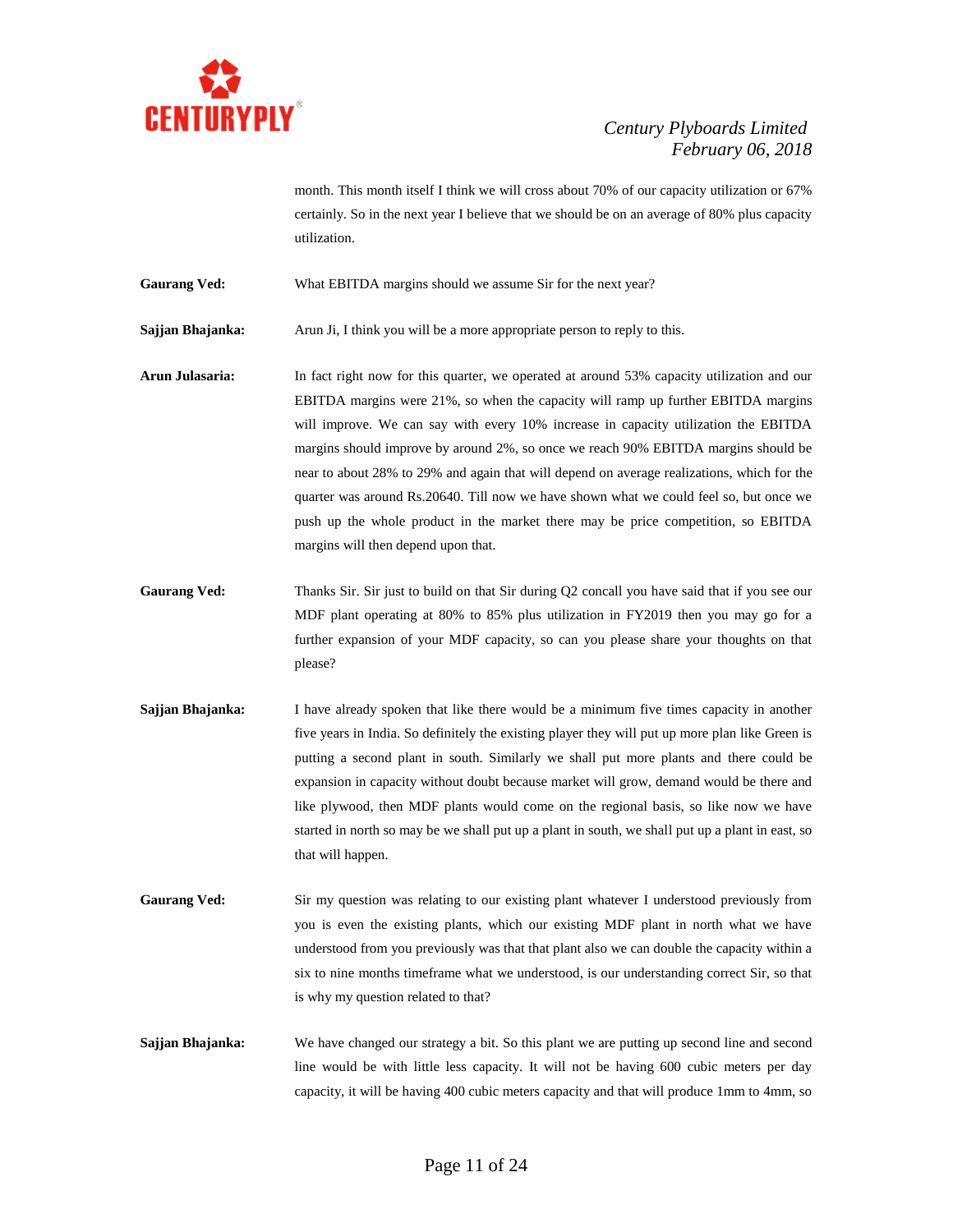

our existing land will produce a thicker material, so that sort of thing we are planning, so we will enhance the capacity of this plant and may be we will take from 600 to 1000 tonnes and it will take one year because now we have to order the machines, it will come, install, other infrastructure is existing, but minimum one year we should take from now and in the meanwhile we are planning some other plants also like we have given expression of putting our plant in UP because in times to come UP would be a very good market for MDF consumption and then we are even planning to put up a plant in Assam and that would be manufacturing MDF like out of bamboo.

- Gaurang Ved: Perfect Sir. Just last one more question, I am referring to slide #20 of investor presentation, in that there is an increase in loan from related parties, amount to Rs.142 Crores, so can you please elaborate on what is the nature of this transaction?
- **Arun Julasaria:** In fact we have taken unsecured loans from our promoters, promoters saved extra money, so they had given into the company and we are borrowing it at arms length price, so lowest pay rate at which we can borrow is commercial papers, which is 6.75%, so we are borrowing from promoters at 6.75%.

Gaurang Ved: Is this just for a short-term nature or it will continue from now onwards in your books?

**Arun Julasaria:** It is repayable loan. In fact if I borrow by way of cash credit rate is near about 9%, if I raise, commercial papers I can raise at 6.75% to 7%, so if promoters have extra money and they want to give at arms length price, we find no harm in taking from them. That is free and we can pay back anytime whereas in case of commercial papers we are time bound, you cannot prepay it and I borrow in cash credit rate is high.

**Sajjan Bhajanka:** But like now our utilization of cash credit, from the cash credit account is nil. Yesterday we were discussing in the board meeting and we have explained to all the directors also that our cash credit limit is Rs.300 Crores plus, so we are broke down to nil and instead of 9% we are raising this money at 6.75%, so that is just to benefit the company and at the same time, we could have deployed this money in FD or other things at 6.5%, so instead we prefer to give it t our company whereas indirectly we are benefited due to the decrease in the interest cost of our company.

**Gaurang Ved:** Fine Sir. Thank you and wish you all the best for the future end.

**Moderator:** Thank you. We have the next question from the line of Prashant Kutty from Sundaram Mutual Fund. Please go ahead.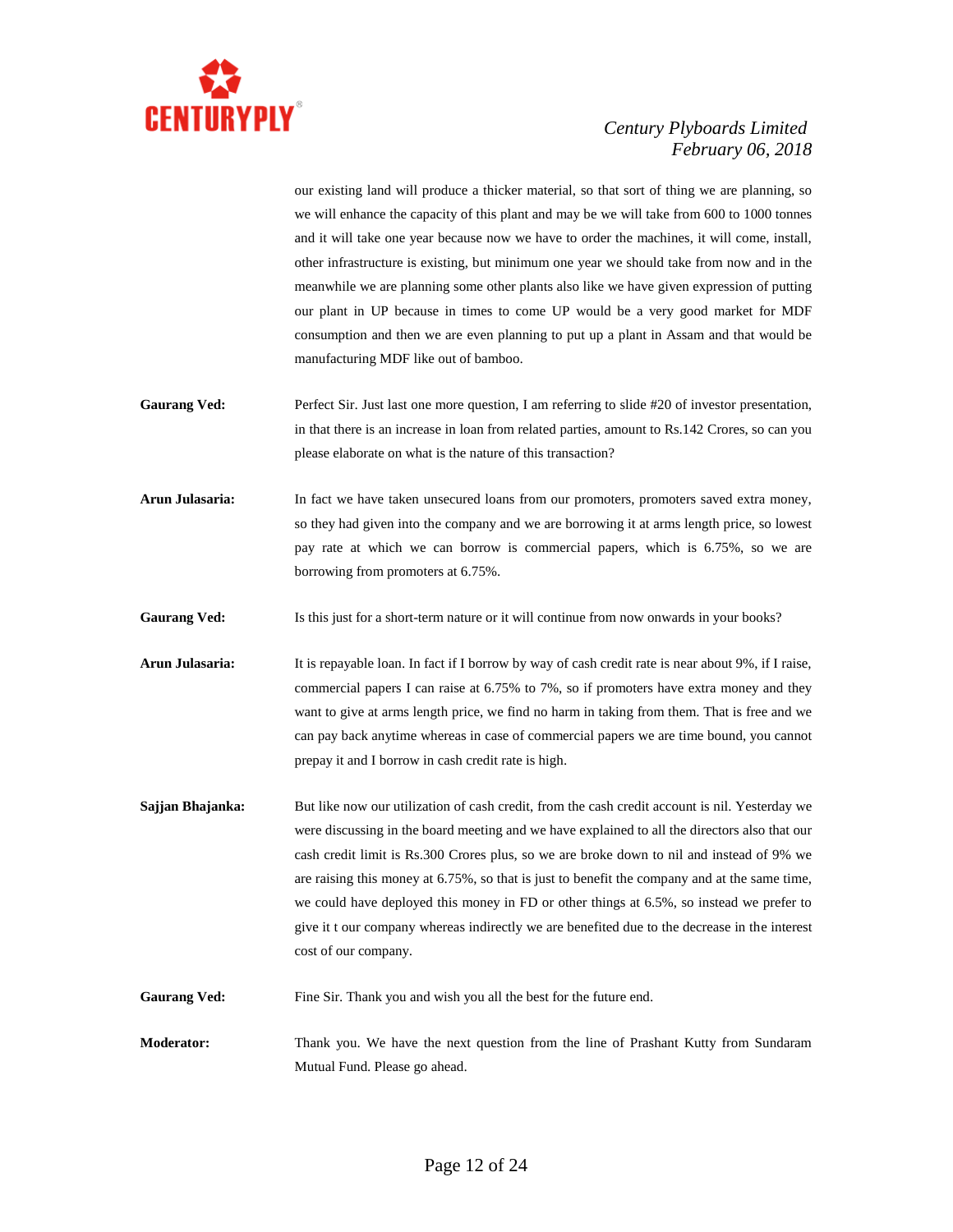

**Prashant Kutty:** Thank you for the opportunity Sir. I am sorry if this has been a bit of repetition because I just logged in the call late just wanted to ask the reasons for raw material costing as you said is probably reduced I did not understand that part? Just also want to ask you why are the plywood margins still not kind of seen an improvement, what is your take on that front Sir, if you could just give us some clarity on that part and despite the fact that you have started using the different timber, why is the margins got impacted, I did not get that I am sorry Sir?

- **Sajjan Bhajanka:** There is only one raw material, which cost is reduced that is faced veneer. Earlier we were using 100% Gurjan and now except few products we have shifted to PQ Veneer that variety, which is imported from Solomon Islands and which is imported at the cost of 60%, other than this all other raw material price has increased like for the adhesives price has increased, Core Veneer is more or less same and the labour cost has increased because every year there is upward revision in the labour rate and the power rate is also increasing, so overall there is increase, but the only thing, which reduced our cost is the faced veneer made out of the PQ timber, but overall there is pressure on the price and as I have explained earlier that because the reduction of GST from 28% to 18% and the non-profiteering clause while operating, so we had to pass on the entire benefit both the times earlier on laminates and now on plywood to the market and we could not play with that because it would have been very difficult to explain to them, now we are waiting, now we will take corrective measures.
- **Prashant Kutty:** So we might look at taking price hikes, price hikes you might require Sir to kind of offset this current increase?
- **Sajjan Bhajanka:** Generally plywood be very, very stable and at a time we do not increase price too much, so it would be between 3% to 5% range.
- **Arun Julasaria:** One of the raw material we were procuring at our Assam unit that was pine plants, which are used to make block board, prices of that has gone up by almost 50% compared to last year.
- **Prashant Kutty:** What is that raw material Sir, I am sorry I cannot get it, you said?
- **Arun Julasaria:** We were procuring pine plants, which are used for making block board. Chairman will explain it.
- **Prashant Kutty:** I got it.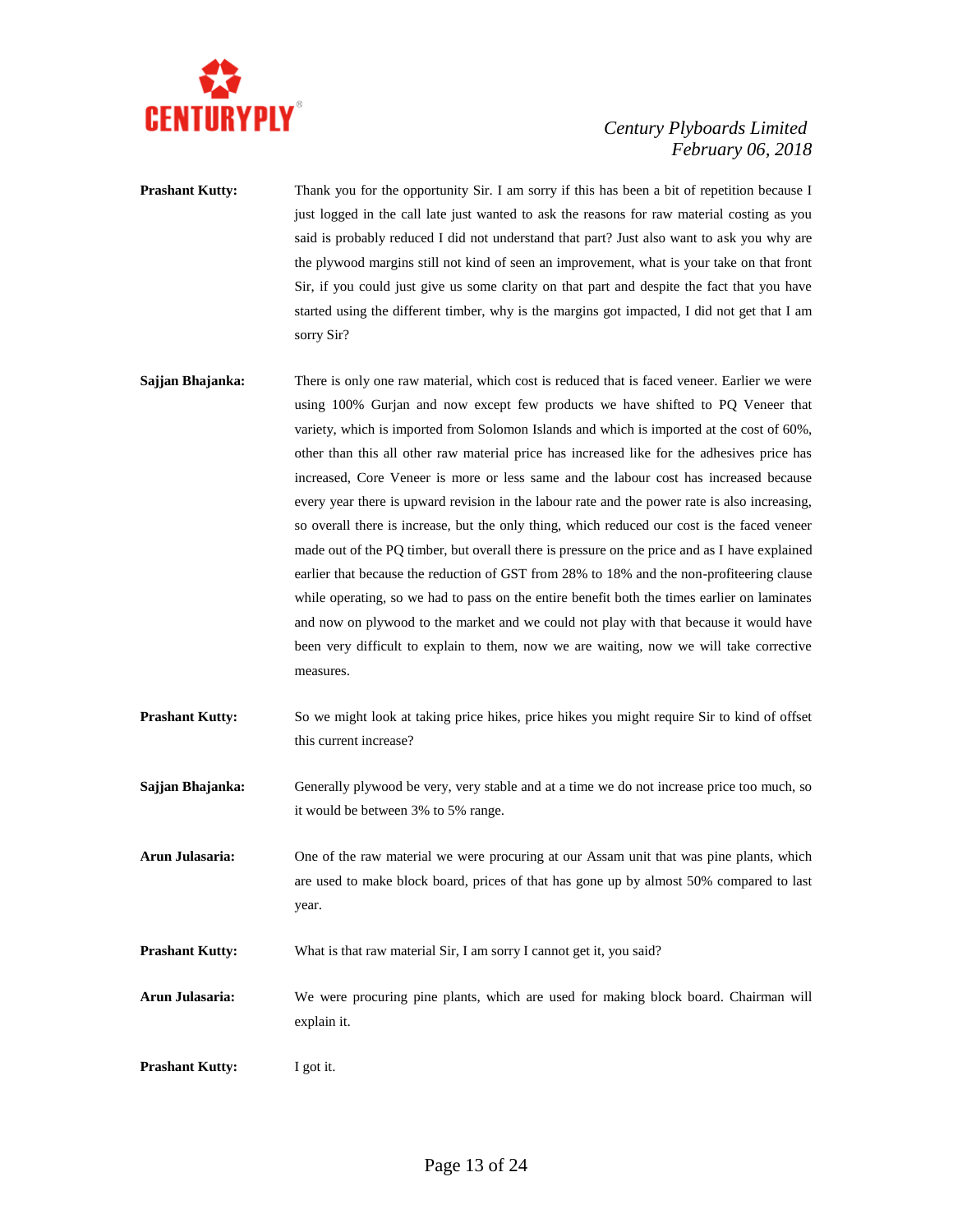

- **Sajjan Bhajanka:** Like in our Guwahati unit we were making maximum block board and those were made of the pine timber available in northeast only and mostly from Meghalaya. So last year Government did not allow cutting of the trees, they could not approve the working plan for the forest, so the people they could not cut pine trees and price increased from Rs.240 to Rs.400, so that is not the entire cost, it is part of the cost, pine plants, so it eroded out profitability from Guwahati unit to every extent, even in between we have to take net sale from Punjab to Guwahati to maintain our production, but now the material is started arriving, the price has come down from Rs.400 to Rs.300, so now I think in that way things are better.
- **Prashant Kutty:** Second question over here on the, we realize we have always spoken about one thing that we have been waiting for the E-Way bill to come and that will probably help improve the share of organized that is one thing which you have been taking about it actually, now with that thing kind of pretty much into effect do we really see a sharper increase because one of the thing, which we had was GST was a 28% that was an impact for us that changed to 18%. Second thing is now probably we are looking at the E-Way Bill now, even that is probably going to get sorted out as well, do we feel at this point of time with E-Way Bill coming would be there be a near-term disruption and may be thereafter it will improve or you think E-Way Bill should not be causing any problem and it will probably help the organized significantly?
- **Sajjan Bhajanka:** E-Way Bill definitely will help organized player at the cost of unorganized, there would be migration from unorganized to organized, organized you will grow faster.
- **Prashant Kutty:** Are we expecting any disruption in the near-term because of E-Way Bill because even your channel will have to adjust to this entire new process altogether, so are we expecting some kind of a channel disruption again?
- **Sajjan Bhajanka:** There could be some disruption because when demonetisation took place that time we are expecting our sales will go down, but it did not happen because the unorganized player they were disrupted the most because they were based on the cash economy only and that time there was acute cash crunch, so they had big problem freighting and continuing whereas like ourselves that time we are increasing, so there would be some disruption. This could be overall may be there would be less growth of that from the organized plus unorganized together, but organized will grow. It will party grow on the growth of the industry and partly it will grow at the cost of unorganized.
- **Prashant Kutty:** Currently the organized and unorganized would be growing at a similar pace?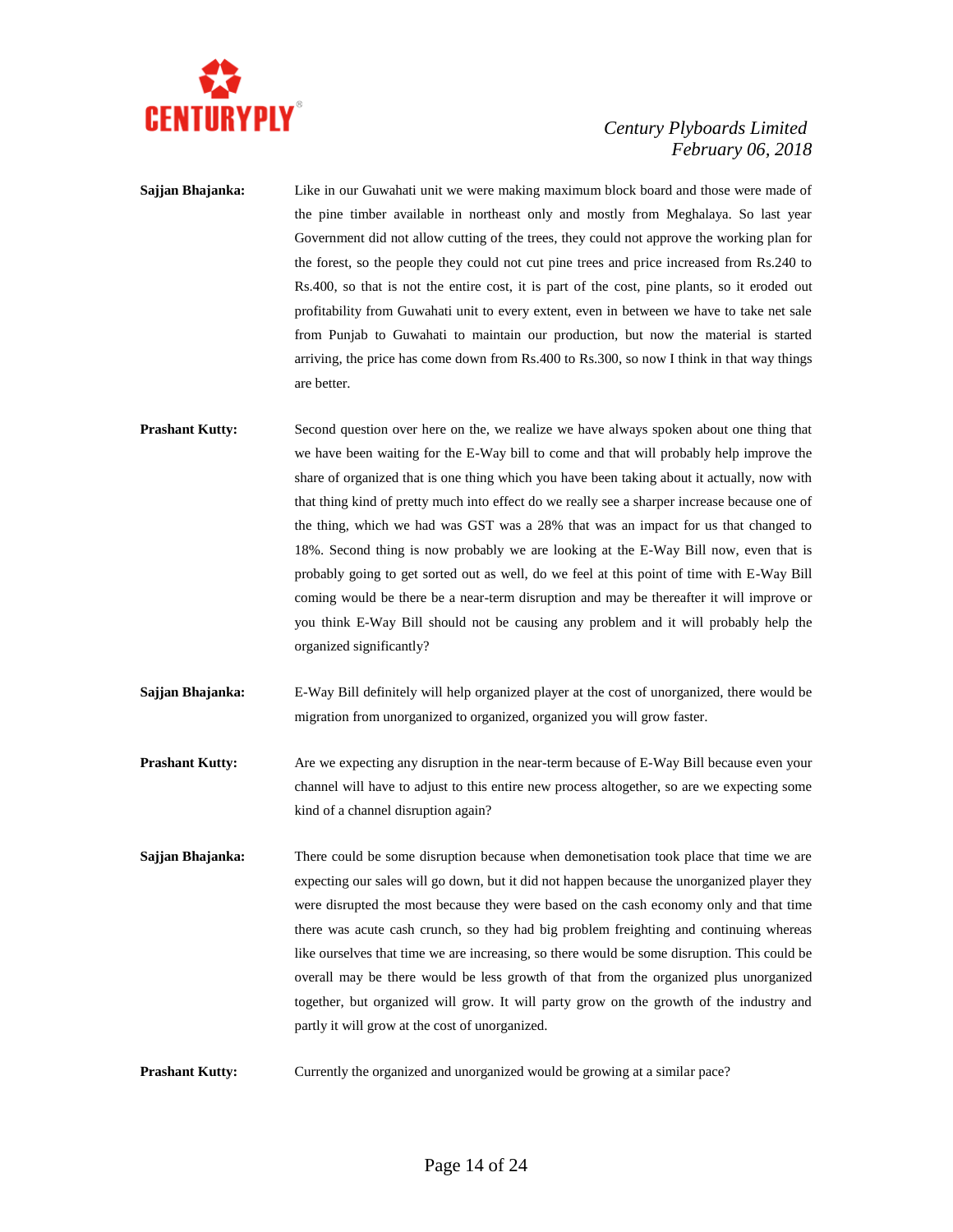

**Sajjan Bhajanka:** No.

**Prashant Kutty:** No, okay organized will still be growing ahead?

**Sajjan Bhajanka:** Yes, already they are growing, but earlier the situation was 1090, so from 1090 when the last time in 2007 Government of India reduced duty on plywood, excise on plywood from 16% to 8% and that time within two, three years organized sector gained from 10% to 20%, 25% due to this duty reduction and now again the same thing is happening and this time it will have double impact because on the one hand duty with effective implication on us is hardly 10%, so out of 18%, 8%, 9% we get the input credit and unorganized players they also pay the duty on the GST on the inputs and if they go for global they do not get input credit, this is one thing and second thing when the E-Way Bill would be introduced then they have to comply fully. Only thing would be they may resort to partly under billing, so instead of full billing, they will partly take cash, partly they will take cheque, but then Government is very determined to not to allow this because they have put many conditions, they will fix broad price for all the products, they will see the billing price is less, they may consciously check the product and even quantity is less and then also suppose declared quantities 6000 square meters and actual quantity 10000 square meters in that case also there is a steep panel product provisions, so if government is successful in implementing all these things then at least this unfair practices would be over.

- **Prashant Kutty:** The only reason I asked you that was because I remember you were speaking about two, three quarters back that because the E-Way Bill has not yet come, the unorganized guys were growing really fast, so that is the reason I asked you that part?
- **Sajjan Bhajanka:** Yes that time they had free.

**Prashant Kutty:** That has reduced now.

**Sajjan Bhajanka:** That is reduced on account of reduction in duty from 28% to 18%, but not on the E-Way Bill, E-Way Bill is to be implemented. E-way bill is yet to be implemented and it is impact. The moment is effective it will help the organized sector substantially.

**Prashant Kutty:** I will be back in the queue. Thank you very much.

**Moderator**: Thank you so much. We have the next question from the line of Ashish from Anand Rathi Financial Services Limited. Please go ahead.

**Ashish:** Thank you. My question pertains to your capex plan. In the last quarter presentation, I am referring to Q2 quarter total capex for FY2018 was planned at Rs.243 Crores while in this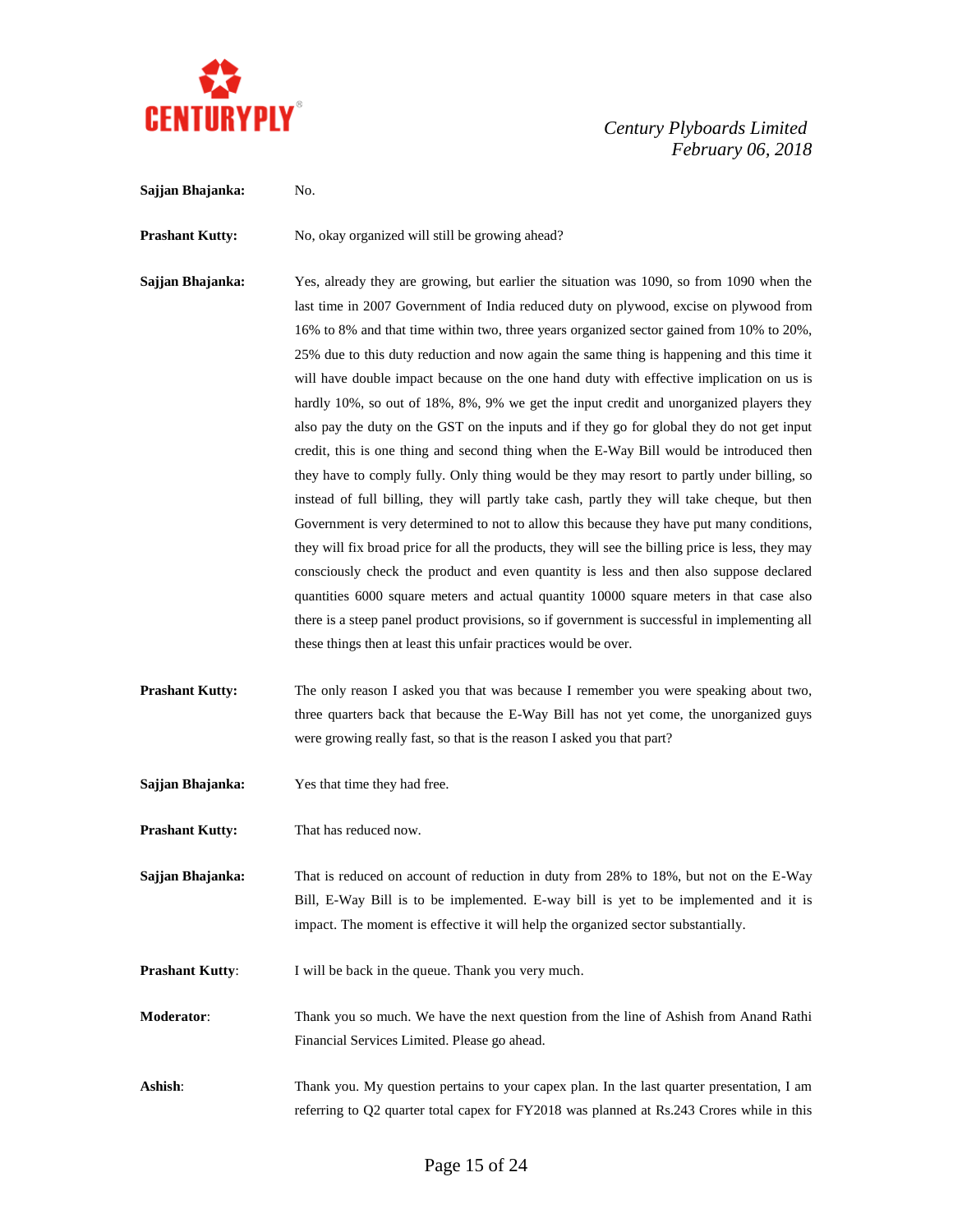

quarter it has reduced to Rs.185 Crores. So can you elaborate and also if I notice that there is a complete reduction of Rs.30 Crores in the MDF division, if you can highlight?

- **Arun Julasaria**: There is saving in capital cost of MDF plant. We planned at 380 and now we will end up with 350 or even less.
- **Ashish:** That is the saving part not the...

**Arun Julasaria**: That is the saving part.

Ashish: But in FY2018 there are other reductions also to the tune of Rs.58 Crores, all these on account of savings or you have scrapped some?

- **Arun Julasaria**: Basically on account of savings.
- **Sajjan Bhajanka**: There are two things. One is the reduction in the cost because we could implement the MDF project very fast. We get the groundbreaking in the month of April and we brought out the trial production in the month of July, so almost in 16 months we could start the plant and then the commercial production was started that it is also one-and-a-half year. Within 18 months we could start the commercial production and then another is in the meanwhile we are having the money, so that is like our borrowing were again reduced we have not total sanctioned amount against MDF plant. We had a sanction of Rs.290 Crores, but we have availed 180 Crores, but some apart from this we will find it those projects which have supposed to finish this year only we have deferred in next year, so that is one reason for the difference because the project is little delayed for certain reasons.

Ashish: Right, second question is on the capacity at MDF, you mentioned it 17000 per month right?

**Arun Julasaria**: It is Rs.2 lakh cubic meter per year.

Ashish: So that is around 17000 that means 50000 a quarter, but in Q3 we reported around 21000, so it is 40% capacity utilization not 53% which you mentioned earlier?

**Arun Julasaria**: It is the same figure. It is not production figure. What you are finding in presentation are sales, not production figure.

**Ashish**: Okay. Thank you so much.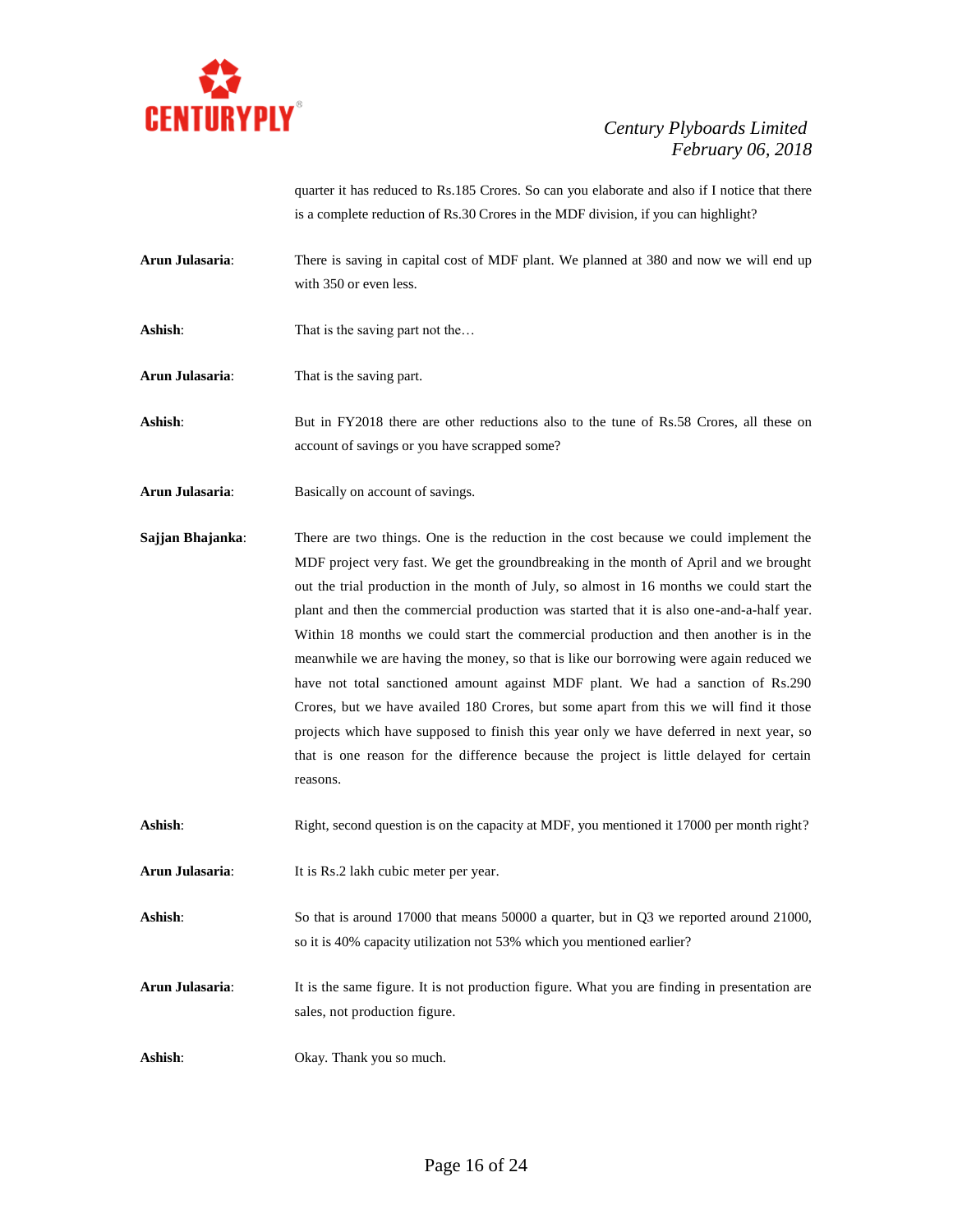

- **Moderator**: Thank you. The next question is from the line of Achal Lohade from JM Financial Limited. Please go ahead.
- **Achal Lohade**: Thank you for the opportunity Sirs. Could you please talk about the MDF in terms of how much of the channel we have already supplied the material, in terms of the SKUs of what thickness we are talking about at this point in time for our MDF plant?
- **Sanjay Agarwal**: Will you please repeat the question?

**Achal Lohade**: Sure, I wanted to understand for the third quarter what is the popular SKU, what kind of the MDF thickness we are currently making and the realization in north as well as south?

**Sanjay Agarwal**: You see our north realizations are about somewhere between Rs.21000 and say Rs.23000 depending upon the thickness, there are thickness which are Rs.20000 also and like if you go to Kerala then our realization is also again very good because of DWR the realizations are more than Rs.24000, but then the realizations which go to about Rs.17500 from south also, but these are all at factory realizations. As far as the thickness are concerned, which is the most popular thickness which was in month of December was 2.1, which we introduced at that time and 5.5mm and 7mm and then on the higher side, we have at this 16.75mm was a good thickness, but this keeps on changing I can tell you because the MDF is a very typical item at sometime it is handicrafts has picked up, so they have a very different thickness requirement, if furniture is picking up, furniture will have a very different requirement, so it keeps on changing.

**Achal Lohade**: Basically we are able to like all types?

**Sanjay Agarwal**: Yes, we are making from 2.1mm thickness up to till 35mm we are making, so it makes no difference and we are ready to introduce even if there is a change in thickness required in a very bulk quantities of 400, 500, 300 cubic meters we can even service at times is a very particular thickness also it really makes no difference.

Achal Lohade: Would margins be higher in that case high of the thickness, high of the margin or nothing?

**Sanjay Agarwal**: No, margins I should say not very much varying. The margins are varying from June to June mainly if I have to service somebody in south then the margins are little lesser because the transport costs are higher for me, so the difference is because of the area we serve, thickness wise, there is a little bit of a difference if I sell everything in north then my realization is anywhere between 19000 and 21500 or 22000, so there is some difference in my realization.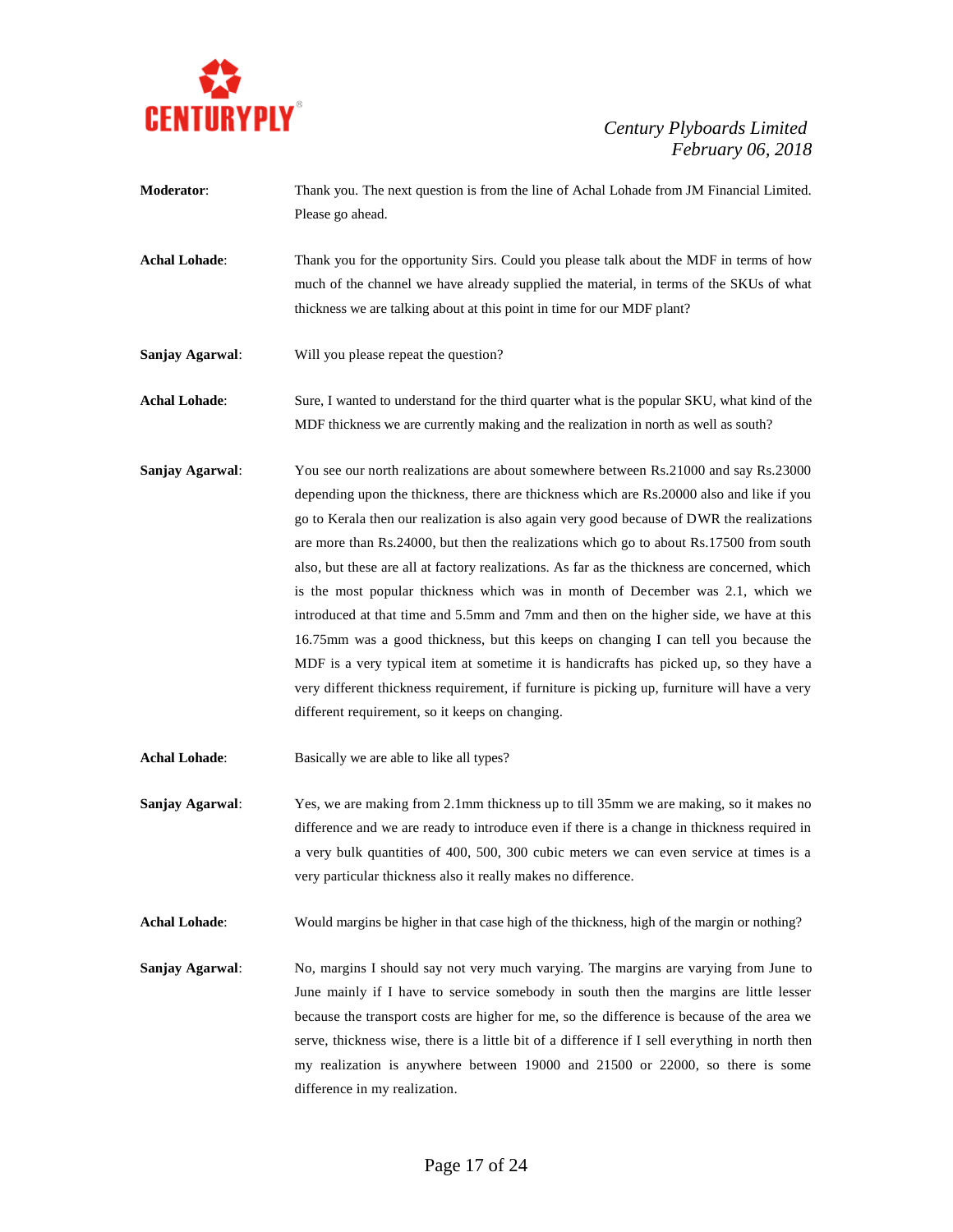

- **Achal Lohade:** Right and my next question was in terms of the raw material costing, what is the costing broadly and what is the overhead for the plant on an annual basis, the factory overheads?
- **Sajjan Bhajanka:** Because we did the first quarter, we have shown them and still things are setting now because final overhead will come when we are almost 80% plus capacity, so roughly it is almost Rs.10000, the variable cost that includes power, raw material and glue and then there are less interest depreciation and labour. So roughly on the EBITDA level is the cost 25% in the EBITDA.
- Achal Lohade: Correct, why I am asking Sir because in our calculation in the presentation what we have done is we have included the inventory as part of revenue, but typically the inventory is actually valued at cost, so you are actually inflating the base and the percentage look lower 21% effectively is 25% margin?
- **Sajjan Bhajanka**: Usually we do not include the inventory as part of the finances because there is opening inventory and there is closing inventory unless there is significant difference it is not required to be included. If production is more and if I take all the figures, EBITDA only on sales then there will be huge disconnect. You can understand. That is why till the inventory level stabilize opening and closing sale we will have to calculate like this only and on ballpark figure I can say you the raw material cost is around 45% which is fixed, which is variable completely and then after the production cost of 20% that varies along with capacity utilization. GP will come somewhere between 35% and 42%.
- **Achal Lohade**: Got it. Regarding, the margin part I will take it with Arun Ji separately. Thank you so much.
- **Moderator**: Thank you. We have the next question from the line of Nitin Bhasin from Ambit Capital Private Limited. Please go ahead.
- **Nitin Bhasin:** Couple of questions. One was you know the interest cost, so if you look at your interest cost was very low for the whole quarter, there may be some savings on the forex, as per the calculation and presentation you have roughly about Rs.650 Crores to Rs.700 Crores of debt. So if you could actually help us reconcile this interest cost, what was the gain in forex and what is the interest cost for MDF plant, if you could just take us through that?
- **Sajjan Bhajanka**: Our average highest interest, it is 6.5% that is either commercial paper or promoter's contribution and second is export packing credit that is at 5% something and the major part of the borrowing is buyer's credit so which is requesting us around 2.2% to 5% and our average cost, the interest cost is below 4%.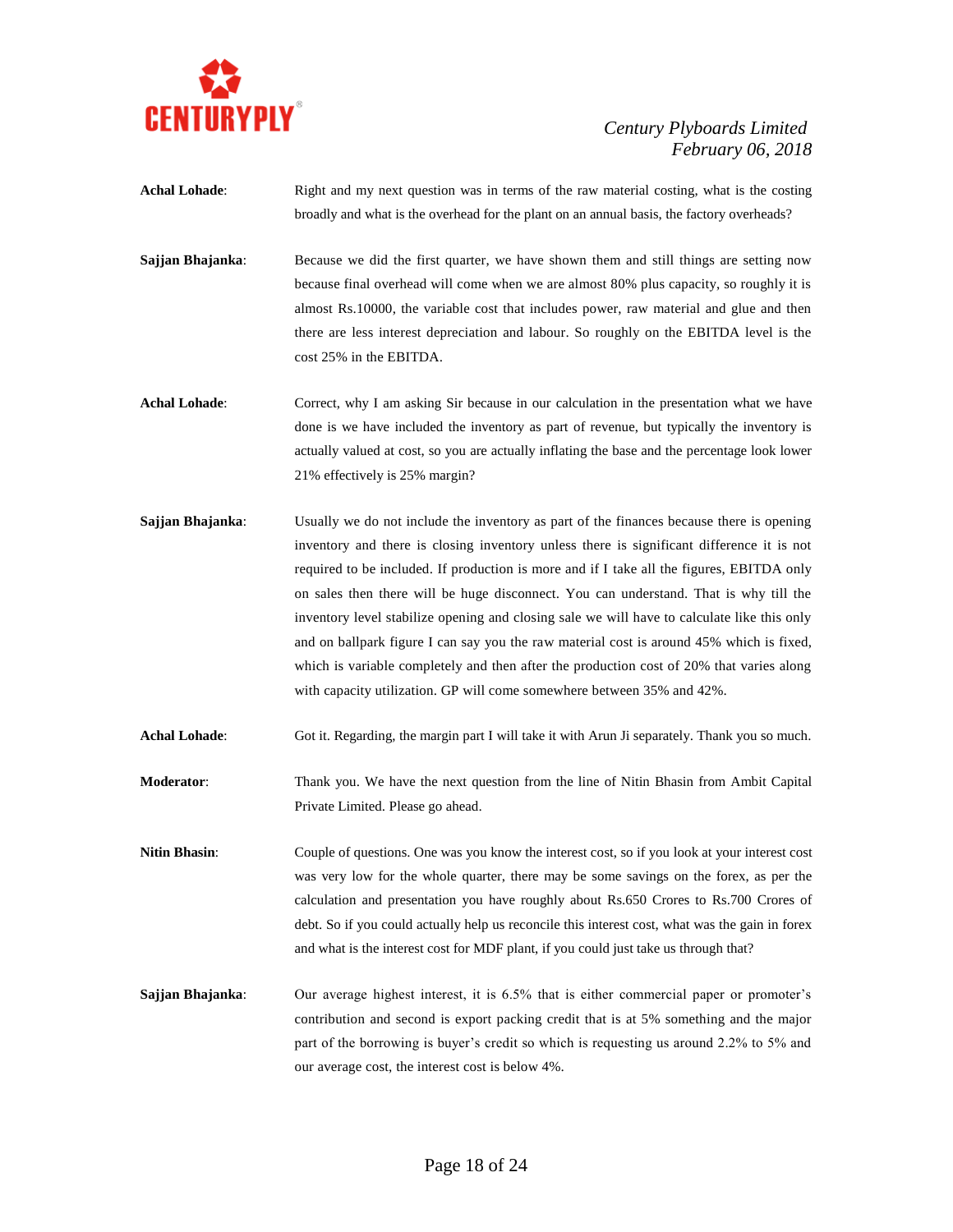

- **Nitin Bhasin:** Okay and hence for this particular quarter, the interest cost, should it be just quadrupled for next year is it like 4% if the currency now goes back to 67% and there will be a major impact?
- **Sajjan Bhajanka:** Yes that is not covered because like dollar is not at all range, we are maintaining a policy of not hedging it, so in the last two, three years we are gaining, because reduction from 67 to 63 something or 64 of dollar you are benefited by that, but if it goes up then there would be some impact.
- **Nitin Bhasin**: Of the 8.10 interest reported there is a 1.83 forex treated as borrowing cost, which you have addressed again. Is there anything over and above that or 8.1 is the gross interest cost?
- **Sajjan Bhajanka**: You are talking of nine months?
- **Nitin Bhasin**: Yes, December quarter, 8.1.
- **Arun Julasaria**: In the December quarter, you would not find anything any forex losses, whenever we have gained, we cannot take it as a part of borrowing cost. Only loss we have to factor in borrowing cost then we can factor in borrowing cost.
- Nitin Bhasin: Okay, in some channel check was suggesting that there is a lot of capacities of laminates which have come up from Yamuna Nagar of 0.8mm or something of that sort, so if you could explain is there some change in the laminate supply also in the market from Yamuna Nagar players or otherwise?
- **Keshav Bhajanka**: The point is again demand in supply will always separate to 1 mm and that was predominantly prior to this. The capacity expansion in the past year has actually been far less then the past two preceding years, which for unorganized sector is slightly worrying but for us it is a good sign, because it means the unorganized are not as profitable now the GST has come in at 80% and 20% tax arbitrage has been reduced. Having said that it is the distinctly different segment. It is a segment where we are not aggressive, because the margin profiles are far more, yes but it is a segment that is growing in size, no doubt.
- **Nitin Bhasin:** If you look at the capex that you are talking about for next year which is closer to about Rs.150 Crores to Rs.180 Crores between that I do not have the exact number in front of me roughly Rs.150 Crores, Rs.160 Crores. What are the reasons for it to go up because the new plants that Mr. Bhajanka was talking about in the beginning that new MDF plant may be thought about, so how should one now think over the next two years FY2019 and FY2020?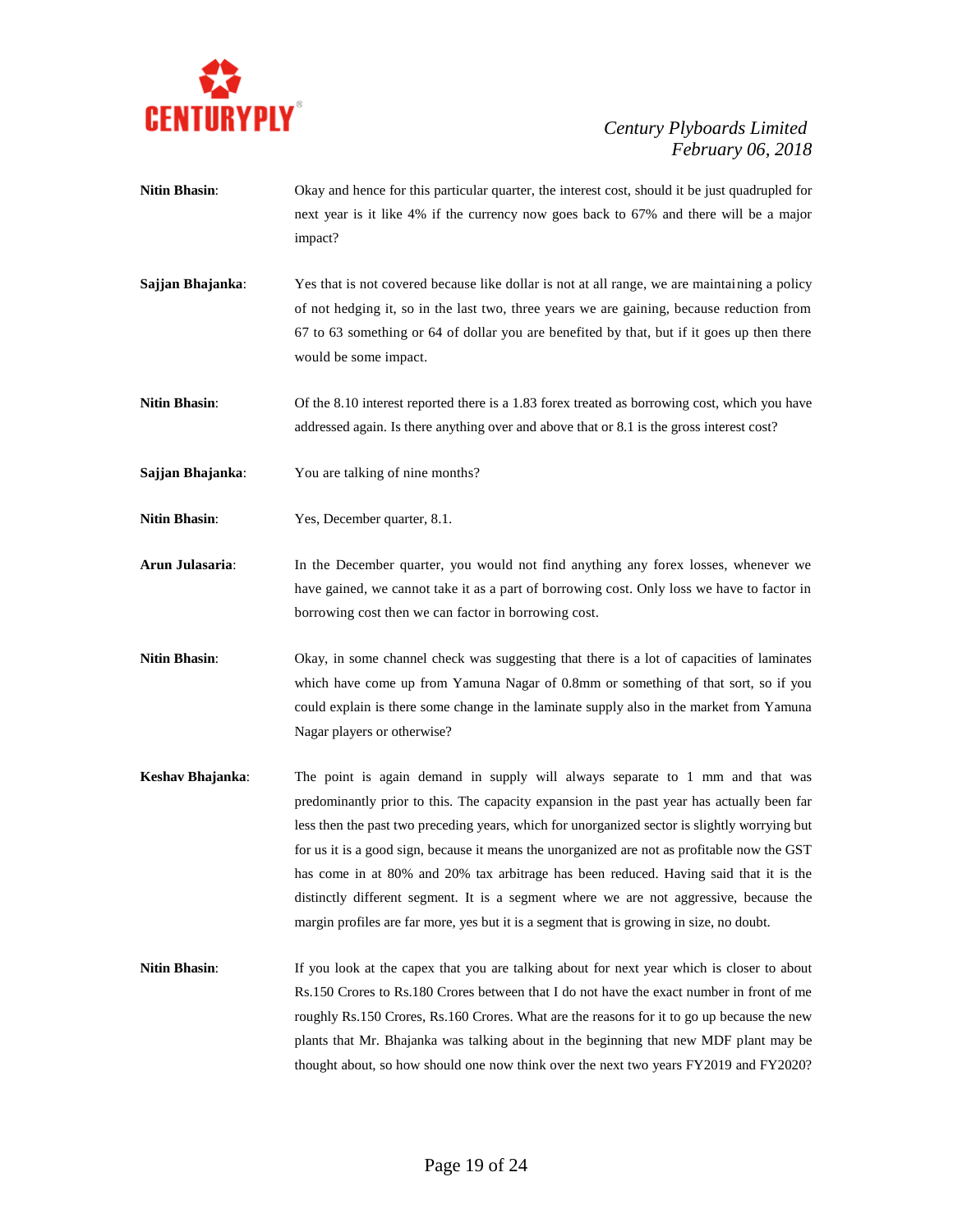

Is it another Rs.150 Crores to Rs.200 Crores is likely to come up in FY2020 also for the new MDF plant and new laminate capacity are otherwise?

- **Sajjan Bhajanka:** In 2018-2019, the estimated capex has gone up because door project, which we supposed to complete this year, has been deferred to next year, so Rs.50 Crores has come up from this year project that is the major difference.
- **Nitin Bhasin**: So beyond this no more capex is envisaged as of right now because Mr. Bhajanka was saying that looking for a plant in UP, we looking for plant in Assam and we might actually expand the current capacity also, any starting on that?
- **Sajjan Bhajanka**: The figures we have given in slide are capex figures, lot of things can be planning which is there, so unless those are frozen, I am going to give next few years. Whatever our stocking, is not frozen, we are like two days back I visited Assam and that time government promised they will give us land also right over the areas for bamboo plant to something that the opportunity for future so as an when opportunity comes we will definitely avail it and we have to keep growing so that is there and wherever we invest and whenever we invest it will bring much more in return.
- **Nitin Bhasin:** How should think off Sainik now. Volume decline what do you think of in the next two years for Sainik?
- **Keshav Bhajanka:** Nitin, Sainik is pretty much still on lines. Now the Sainik is going to be thrust product once GST came into play. As far as wood panel industry is concerned, GST is still not coming to play. Yes, the rate cut from 28% to 18% has benefited as but as it was primarily outsourced material, the cost of material gone up as well. So I believe you aware of the dynamics of the industry whereas unorganized players who were leveraging us and through us were showing turnover before so as to outsourced material and to still provide material to the unorganized at market cheaper rates. Now since the dynamic has shifted their prices for us and for market in general have increased. Having said that the fact that GST has not been implemented completely means that the cost advantage that Sainik was supposed to face actually became cost deterrent it because that checkposts being removed direct 18% also went down to 0 in case of Sainik so when you competing again that segment with 18% headwind and 0 restrictions it becomes more difficult to grow in volumes as compared to what you are facing earlier. Now after the E-Way Bills comes into play and assuming that it does get implemented by June, which I think the government is taking up very seriously considering the fiscal deficit figures. I believe that Sainik should see huge thrust in the second half of this year. I am not saying second half of this financial year and I am saying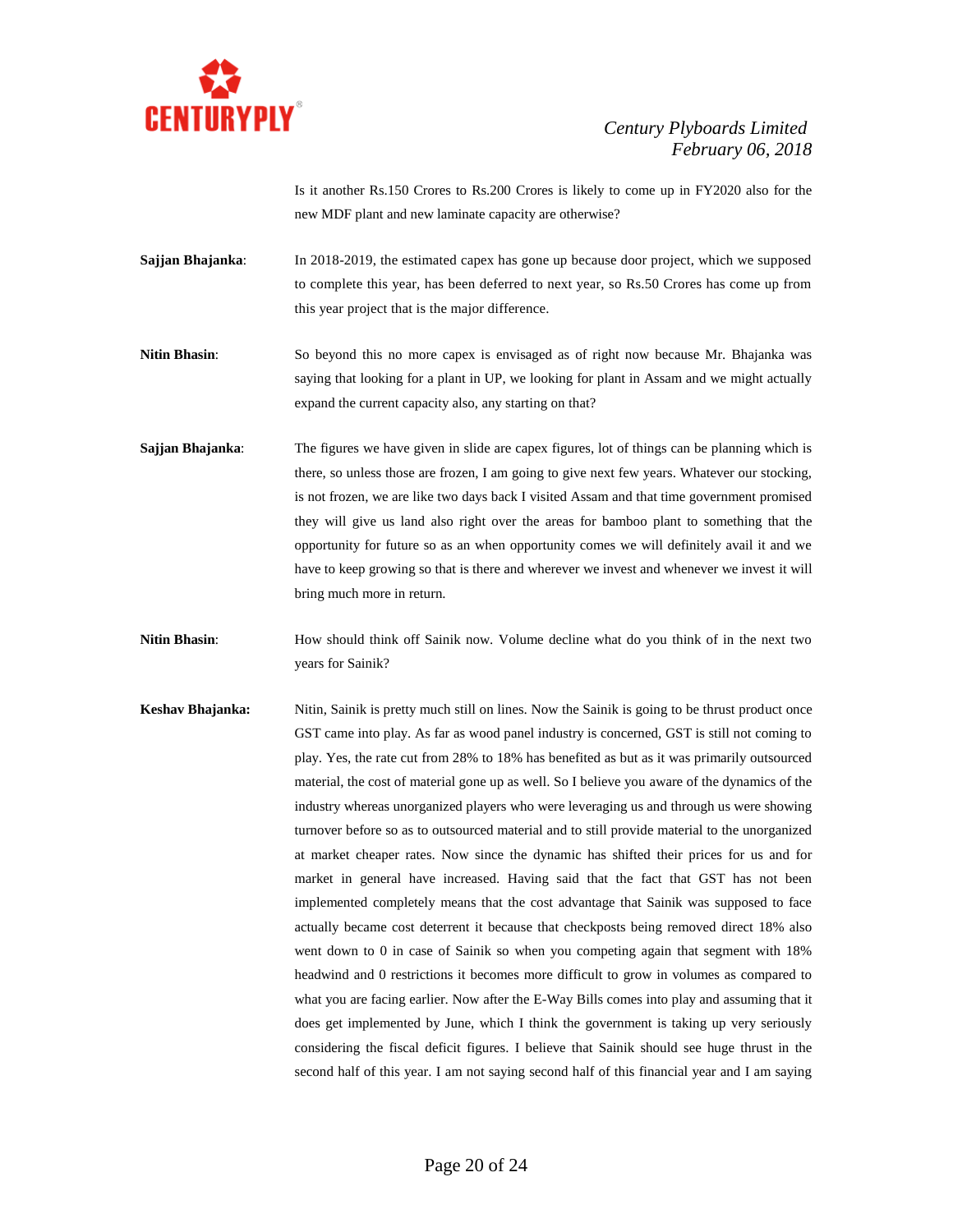

second half of this calendar year. I think between July and December you will see a very strong movement in Sainik.

**Nitin Bhasin:** Okay until that time margins will remain under pressure closer to about 14% what you reported, the margins recovery is function of E-Way Bill or Sainik coming back?

**Keshav Bhajanka:** No there are two or three different dynamics here. We have not been able to take any price increases yet because of uncertainty in the market sooner rather than later will be taking price increase that immediately will be shot in the arm. As I told you in the conference call, I think of Q1 last year alongside that what is also going to happen is as volume grow we will get the benefit of economies of scale and once that happens you will see a better margin going forward.

**Nitin Bhasin:** Thanks a lot.

**Moderator:** Thank you. The next question is from the line of Pawandeep Singh from Infrastructure Leasing & Financial Services. Please go ahead.

- **Pawandeep Singh:** Thank you for the opportunity. I think can you just guide on the MDF growth so far and how is being approached and appreciated in the market? Another question similar to that was MDF particleboard and cement fiber which one of your competition produces in terms of pricing, there are very similar as in the profile so how do we see differentiate this and how do we see a cannibalization because if any because Century and other plywood players have put up huge capacities in MDF so I just wanted to know this difference and the acceptability of MDF?
- **Sanjay Agarwal:** First, I will take your second question. So you have spoken about the cement board thing. Cement board is nothing new in Indian market. You must remember something on Bison board. I think everybody knows about it. It has been there for last may be 15-20 years in India and whether actually we are also now importing and we are marketing across the country, very frankly we do not find much utility or much penetration of cement board. We are trying everywhere and be ourselves are now marketing for more than 20 months or may be 24 months in the markets. So there is not much headway this product has been able to make because it is not so user friendly because this is not only wood, this is wood mixed with cement so it becomes very stiff, but as far as MDF is concerned company like Century Plywood comes into in the month of October and by December it sells 60%-65% of its product in one-month so that product is being accepted very, very fast. So I do not think there is competition between cement boards. Yes, in certain uses cement board may prevail upon but it is not going to take a very big market share so there is no threat to MDF. MDF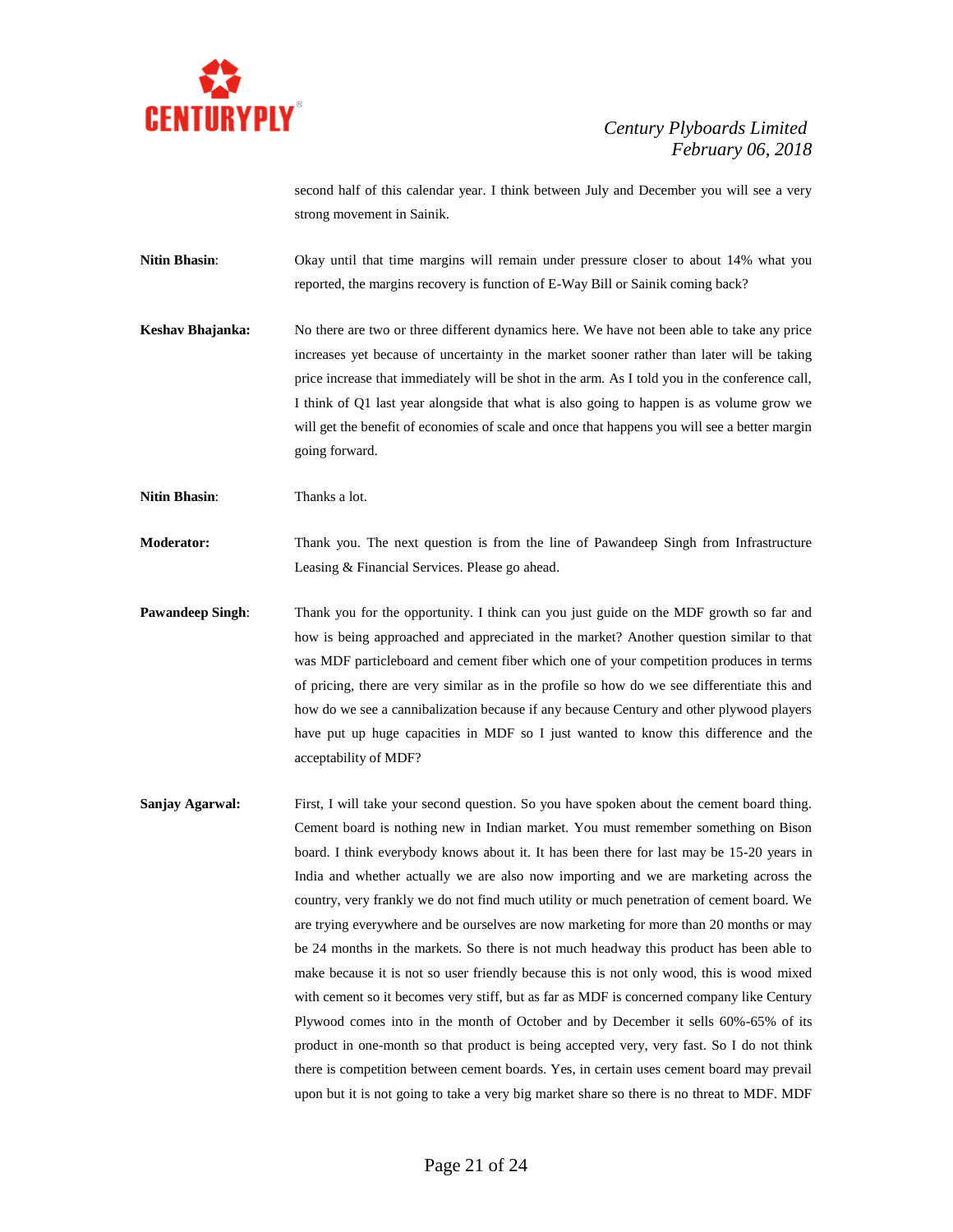

will grow. MDF is going to replace that cheaper plywood ultimately or it is finding new usage like handicraft. No plywood was getting into handicraft and MDF has really made inroads handicraft. It is replacing wood in a way. Now if you look at photo frames this is replacing photo frames in a big way, on the sides or on the backing of the photo frame is all MDF now. Like furniture making, they use very thin say 3mm or 2.1mm MDF on a plywood or on particleboard so that the surface becomes so smooth so the user will find it very smooth and they kind either paint it or they can varnish it very, very easily without wastage of paints or varnish actually. Between cement and MDF there is not much of any issue at all. The first question I think earlier replied the total production in north was hardly I think 1100 or 1200 cubic meters and 600 cubic meters was added by us and we are able to sell 10000 cubic meters in the month of December that itself says we have been received very well. The market is really expanding very well. We have taken some market from our competition, but otherwise market is expanding very, very well and it has accepted whether our chairman from last about 15 to 20 days he has been talking to us that we may now need to expand one more unit in two northeast or one more unit into south and all that has been already discussed internally.

- **Pawandeep Singh:** One more question if I am allowed to, in one of the conferences you mentioned that if we see the MDF demand we can double the exiting MDF capacity with 50% of the original capex because the land cost and everything is taken care of but now wanted to understand the company is understanding in expanding to other geographies vis-à-vis getting into the Brownfield first and then the other geographies, what is understanding year we have?
- **Sajjan Bhajanka:** In our existing plant, in Hoshiarpur Punjab so they are adding 400 cubic meters capacity of land would cost has only Rs.100 Crores. We will increase like capacity from Rs.600 Crores to Rs.1000 Crores by spending another Rs.100 Crores and like we are saying the cost margin is say Rs.325 Crores for MDF plant and that was very costly in north particularly in Hoshiarpur land cost was more than Rs.30 Crores so with that may be in Assam and other places land cost will be less and so may be effectively we can put the plant, but another advantage would be now say Northeast and Eastern India it is a market and now we have move the entire material from North India to Eastern India and to Northeast so it costs lot of money and if we have another plant and if we can sell that material in that locality say we have put up in plant in Assam and we can sell in Northeast and in Eastern India like Bengal, Bihar, Odisha, so that way it would have cost effective.

**Keshav Bhajanka**: Could I just add one thing to that see if you look at logistic cost of MDF between north and south it will be as high 11% to 12%. At less than 50% capacity utilization MDF you will look at EBITDA margins or 20% plus. So in order to take advantage of that logistic cost it makes much more sense to set up low growth plants closer to the source of raw material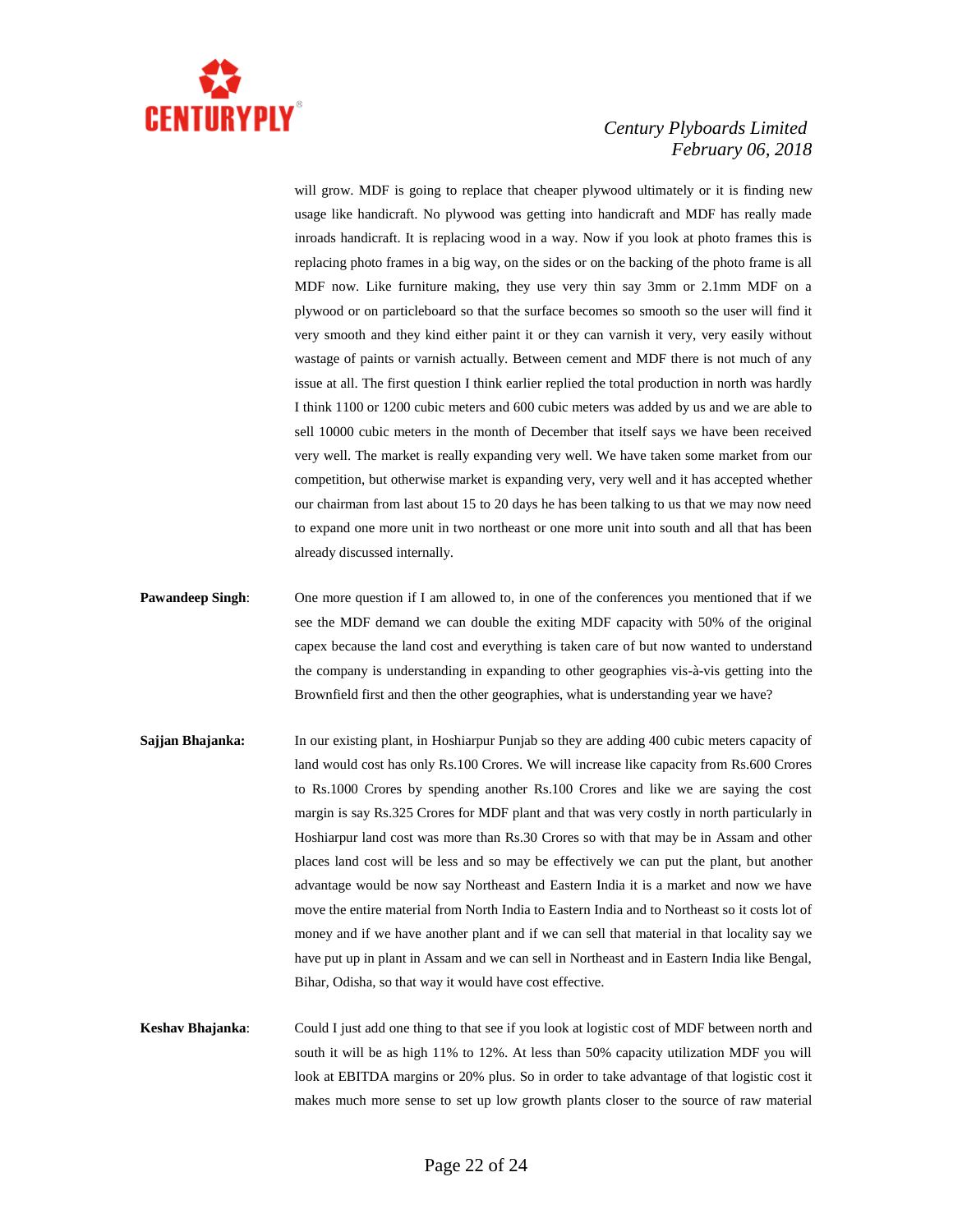

thereby you benefit from logistic cost and you make sure you do not put too much pressure on the raw material within the particular locality. The reason to expand capacity in Hoshiarpur is because we can do so with minimal cost expenditure; however, going forward MDF is going to become far more localized then what we are seeing today.

**Pawandeep Singh:** Okay. Fair enough. Thank you Sir. Thank you for the opportunity.

**Moderator:** Thank you. The next question is from the line of Kritika Subramaniyam from India Infoline. Please go ahead.

- **Kritika Subramaniyam**: Thanks for taking my question. Sir I had just three questions from my end. One is that action was not supposed to expand its capacity by 2019 and I guess was that about commission from time this quarter though we have a news on have they already started ramping up their expansion? Has it already taken place?
- **Sajjan Bhajanka:** To my information it will take another four to five months to start the production and then to stabilize it may take another two months and more or less same with the Green. They will take another three months to come up with their south plant and like Action or Green or ourselves increasing our capacity so the immediate causality will be imports. The moment Greens plant start in south imports would reduce substantially and another redistribution of material then from north to south it will stop moving, south will be take care by itself, and Green, both way it is the same, would have stock, neither they would be able to sell in North India and neither Northern players would able to sell in South so gradually it will regionalized.

**Kritika Subramaniyam**: Right but Sir as of now how is our pricing versus Action on like-to-like basis?

- **Sajjan Bhajanka**: We have not given any price hikes to anybody, we maintain same thing whatever the price line was there of Actions and Green we introduced at the same level.
- **Kritika Subramaniyam**: Okay so we are pricing our like-to-like products at par with Greens as well as Action you are saying?
- **Sajjan Bhajanka**: Yes may be 1% or 2% difference in one to two items may be there, but generally it is at par with them.

**Kritika Subramaniyam**: That is it from my side Sir. Thank you.

**Sajjan Bhajanka**: Thank you.